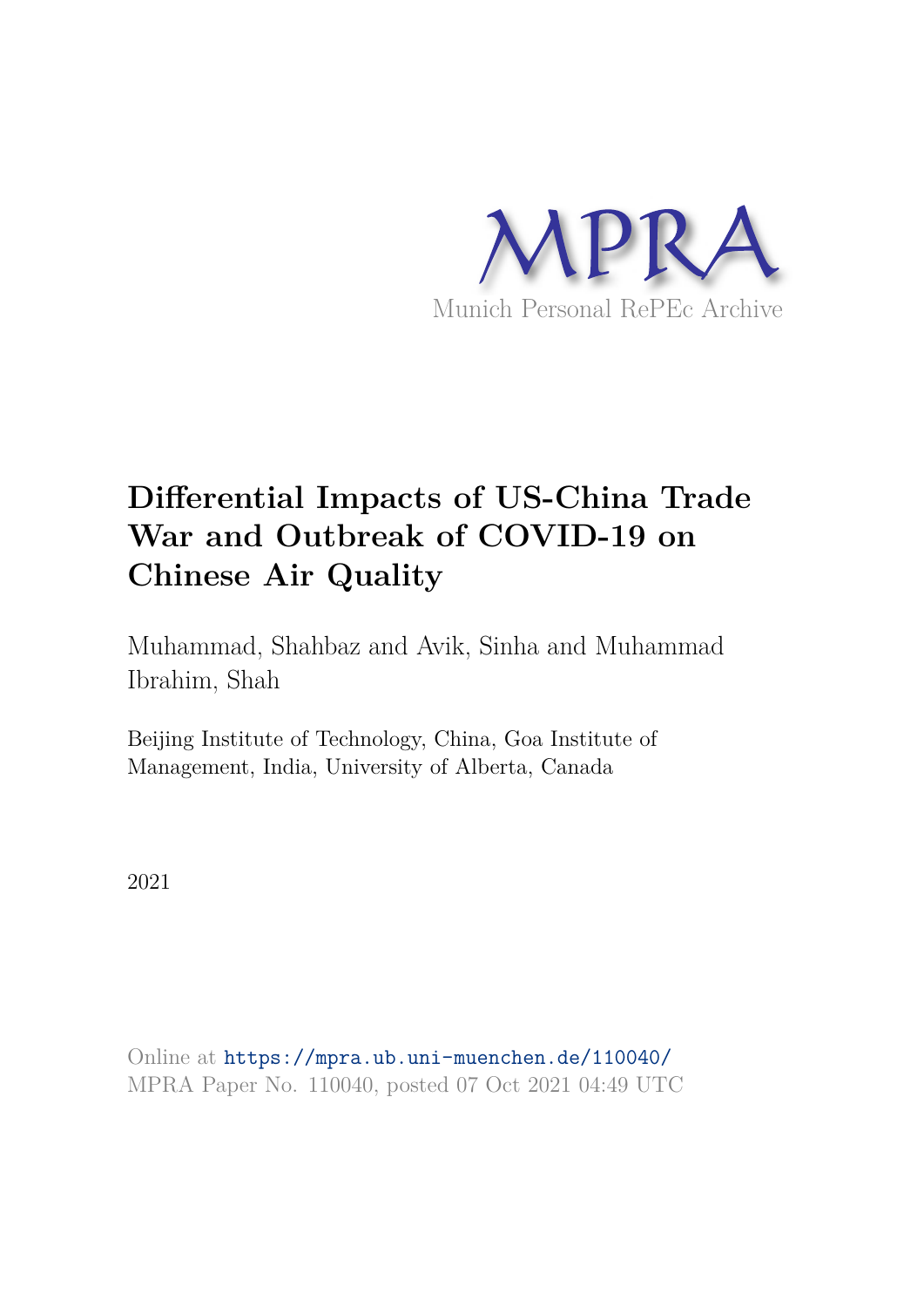# **Differential Impacts of US-China Trade War and Outbreak of COVID-19 on Chinese Air Quality**

### **Muhammad Shahbaz**

School of Management and Economics, Beijing Institute of Technology, Beijing 100081, China Email: [Muhammad@bit.edu.ch](mailto:Muhammad@bit.edu.ch) , [muhdshahbaz77@gmail.com](mailto:muhdshahbaz77@gmail.com) 

# **Avik Sinha<sup>1</sup>**

Centre for Excellence in Sustainable Development, Goa Institute of Management, India. Email: [f11aviks@iimidr.ac.in](mailto:f11aviks@iimidr.ac.in) 

### **Muhammad Ibrahim Shah**

Centre on Integrated Rural Development for Asia and the Pacific, Dhaka, Bangladesh. Email: [ibrahimecondu@gmail.com](mailto:ibrahimecondu@gmail.com) 

### **Abstract**

**Purpose:** Over the last couple of years, Chinese manufacturing sector was affected by the onset of US-China trade war and the outbreak of COVID-19. In such a scenario, air quality in China has encountered a shock, and the impacts of these two incidents are unknown. In this study, we analyze the convergence of air quality in China in presence of multiple structural breaks, and how the impacts of these two events are different from each other.

**Design/methodology/approach:** In order to assess the nature of shocks in the presence of multiple structural breaks, Clemente-Montañés-Reyes (1998) with two structural breaks and Bai and Carrion-i-Silvestre (2009) with five structural breaks are employed.

**Findings:** Our results reveal that air quality in China is showing the sign of convergence, and it is consistent across 18 provinces, which are worst hit by the outbreak of COVID-19. In presence of transitory shocks, the impact of COVID-19 outbreak is found to be higher, whereas the impact of US-China trade war is found to be more persistent. Lastly, outbreak of COVID-19 has been found to have more impact on pollutants with higher severity of health hazard.

**Originality:** To the best of our knowledge, this is the first study that contributes to the empirical literatures in terms of investigating the convergence of overall air pollution and individual air pollutants taking COVID-19 and trade war into account.

**Keywords:** China; Trade War; COVID-19; AQI; Convergence

<sup>&</sup>lt;sup>1</sup> Corresponding author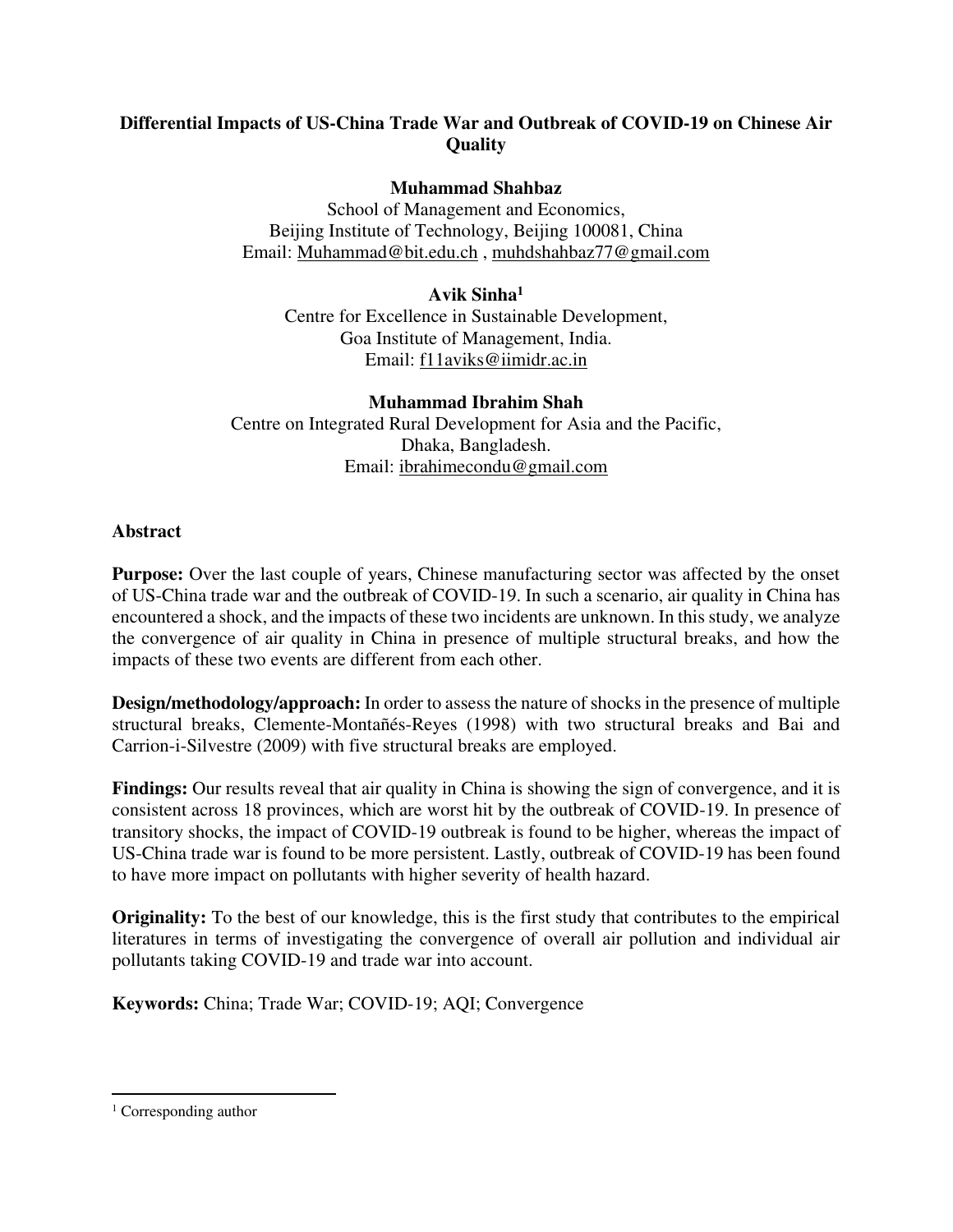#### **1. Introduction**

Over last few years, the Chinese economy has experienced shocks because of two major mutually exclusive events, i.e., trade war between the USA and China, and another is the outbreak of Novel Coronavirus, popularly known as COVID-19. The USA is the largest single market for Chinese goods, but trade barriers imposed by USA forced China's growth rate below 7% in 2018 and 2019, first time since 1990 (Morrison 2018, McDonald 2020). According to National Bureau of Statistics of China, the manufacturing Purchasing Managers Index (PMI) of China remained in negative territory for about straight 6 months in 2019, because of the trade barriers imposed by the USA. Subsequent to this, the Chinese economy was hit again with the outbreak of COVID-19 in Chinese city of Wuhan in December 2019 (Zhu et al. 2020). The country's manufacturing PMI fell sharply to 35.7% in February 2020 from 50% in January 2020, with production index taking the hardest hit. The composite PMI output index also fell to 28.9% in February 2020 from 53% in the previous month.

First, during last few decades, while being world's largest manufacturer, environmental quality of China has taken a toll, as energy intensive and polluting industries continued to increase (Morrison, 2018). Owing to the US-China trade war and outbreak of COVID-19, manufacturing and other economic activities in China were hit, and it impacted the air quality of China. Due to the lockdown of traffic and power plants, the concentration of NO<sub>2</sub> and other pollutants have decreased (NASA, 2020). As people continued to postpone and avoid air-travel and unneeded commutes to work, carbon emissions have dropped by 25% in China alone (Myllyvirta, 2020). Given this situation, the nature of shock to air quality of China by these two incidents needs to be analyzed, as these shocks are permanent or transitory in nature. Moreover, following the latent observations in the recent works on the impact of COVID-19 outbreak on air quality of China by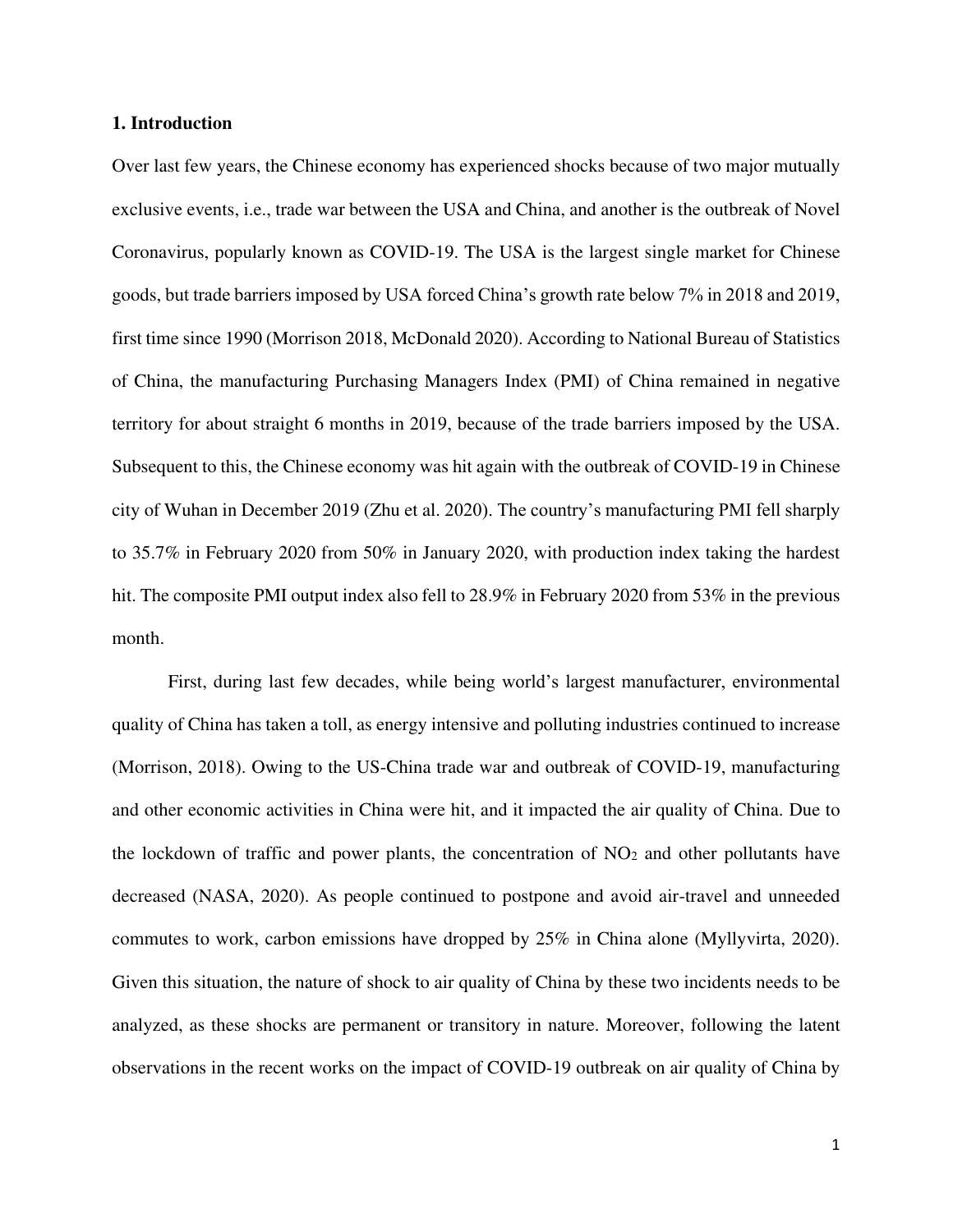He et al. (2020) and Le Quéré et al. (2020), it might be possible that air pollutants in China might show a sign of convergence.

Second, the reason to analyze these two apparently separate events is because of their similar impacts on the level of air quality across the Chinese cities. On the one hand, much of the pollution in Chinese cities can be traced back to the production of commodities for the consumption of other countries, notably USA and Europe (Helm, 2020). The recent trade war between China and USA has imposed a great concern for the Chinese economic growth which has slowed down compared to the past decades (Swift, 2019). But at the same time, this trade war has helped the Chinese economy improve its air quality as several manufacturing companies have shifted their production services from China which in turn reduced the energy consumption, a leading source of anthropogenic air pollutants (Wang, 2019). On the other hand, the COVID-19 emerged amidst the trade war and with the shutdown of factories and production, the air quality benefitted even more significantly. Hence, due to these two events which are structurally different, the air quality in Chinese cities experienced similar outcome on its environment. To accommodate these similar outcomes, this study makes an attempt to demonstrate the effects of these separate events on the air quality. However, the two mentioned incidents are structurally different, and therefore, they might have differential impacts on air pollutants. The US-China trade war is characterized by a series of political events, which had an indirect impact on manufacturing activities, while the outbreak of COVID-19 had a direct impact on manufacturing and allied economic activities. Coal powered industries are the major sources of air pollution in China. But as a result of the trade war, USA's imports of Chinese coal and petroleum products fell by nearly 70% in 2018, while coal output fell by 6.3% in the first two months of 2020, as the outbreak of COVID-19 affected mining activities (Bekkers and Schroeter 2020, NBS 2020). Impacts of these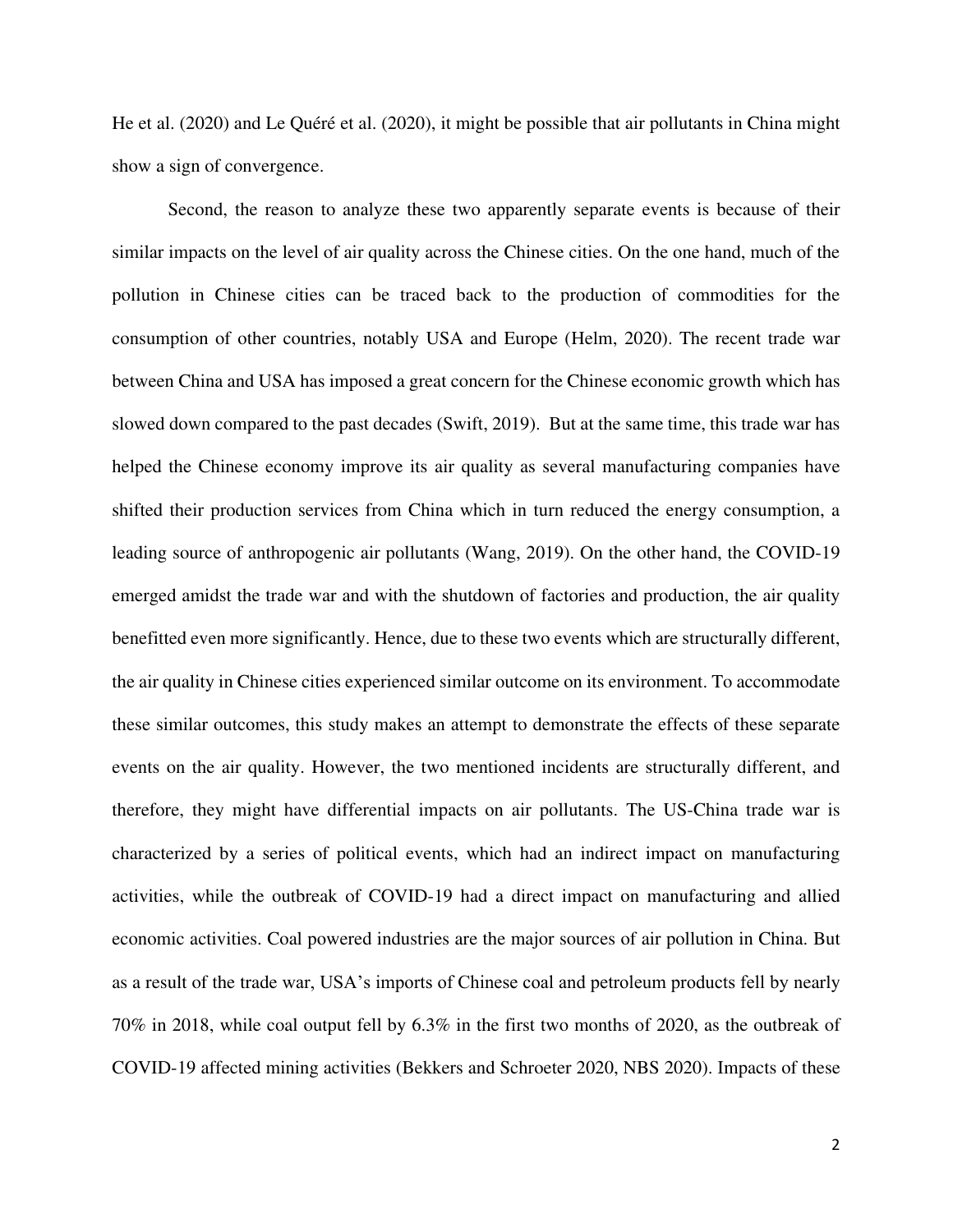two events may also differ based on the nature of individual air pollutants. Power plants and construction activities cause spike in  $NO<sub>2</sub>$ , CO,  $PM<sub>2.5</sub>$ ,  $PM<sub>10</sub>$  and  $SO<sub>2</sub>$ , while  $O<sub>3</sub>$  is formed through vehicular NOx and VOCs (Feng et al. 2015). Trade war is largely associated with reduction in manufacturing activities and hence reduction in air pollutants that result specifically from industrial pollution. Outbreak of COVID-19, on other hand, has been discouraging travel and transport activities across the nation, along with the postponement of other economic activities. Therefore, the nature of impact exerted by these two incidents might differ from one another. Moreover, as both of these activities severely impacted the energy consumption and consequential ambient air pollution, hence it might be noteworthy to observe the difference of impacts between these two events, given the evolutionary impacts of these two events might be different from each other. A major reason behind this argument is that while the US-China trade war is majorly politically driven and it can have an impact on the anthropogenic activities limited by international borders, the impact of COVID-19 might not depend on the international borders and it might have a different impact on the anthropogenic activities. It can be expected that this difference might be arising out of the duration of the impact, or the type of pollutant these events can impact. Irrespective of this nature, it can be logically assumed that there might exist certain difference between the impacts exerted by these two events.

Third, the air pollutants prevalent in atmospheric environment of China differ based on their level of severity, which is determined by their molecular size and half-life. Based on the level of economic and human activities, atmospheric concentration of these pollutants differs. In continuation with the previous argument, given the structural difference between the US-China trade war and outbreak of COVID-19, their impacts on the Chinese air quality are expected to be different, and this difference might be reflected on the various types of pollutants differed by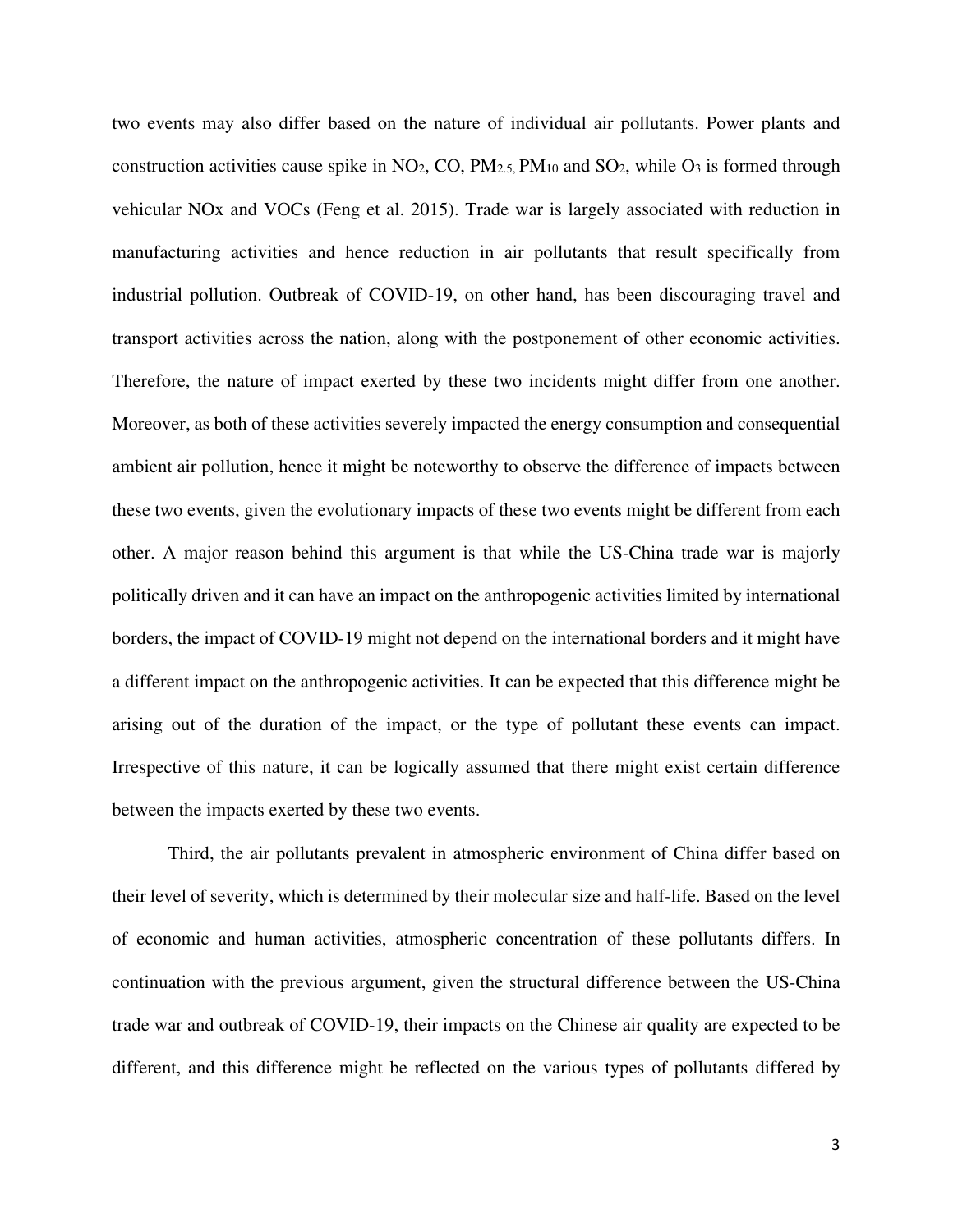severity. For example, Cole et al.  $(2020)$  found that NO<sub>2</sub> fell by  $63\%$  in Wuhan during the lockdown period, while no significant fall in SO<sub>2</sub> or CO emissions was observed during that period. Hence, it might be expected that the impacts of US-China trade war and outbreak of COVID-19 differ based on the nature of pollutants.

Given this background, it can be said that the US-China trade war and the outbreak of COVID-19 had substantial impacts on Chinese air quality, and these impacts might be different. Moreover, the nature of shocks to air quality of China is still unknown. These two aspects bring out the objective of the study. The present study intends to look into (a) whether the impacts of US-China trade war and the outbreak of COVID-19 on Chinese air quality are different from each other, and (b) how these two impacts differ from each other. These research objectives can help in determining the change in air quality in presence of two different and mutually exclusive events. From a broad outlook, this study can help the policymakers with certain recommendations, as this study isolates and analyzes the impacts of a political event and a pandemic on the air quality of China. Looking at the scenario from the lens of environmental sustainability, outcomes of this study might shed light on the areas of economic and environmental policy realignment in the event of political or health hazards. As the study by Sofia et al. (2020) gives an idea about strategic landscaping of sector-level emission reduction, it also provides an idea about the possibilities of differential impact on nature of pollutants, and our study has drawn inferences from the particular findings of that study. The present study sheds light in this area by analyzing the convergence of air quality index in China for the last six months (September 2019 to March 2020) and covering 18 Chinese provinces, which have been affected the most by the outbreak of COVID-19. Using Clemente-Montañés-Reyes (1998) unit root test with two structural breaks and Bai and Carrion-i-Silvestre (2009) with five structural breaks, convergence of air quality index (AQI) components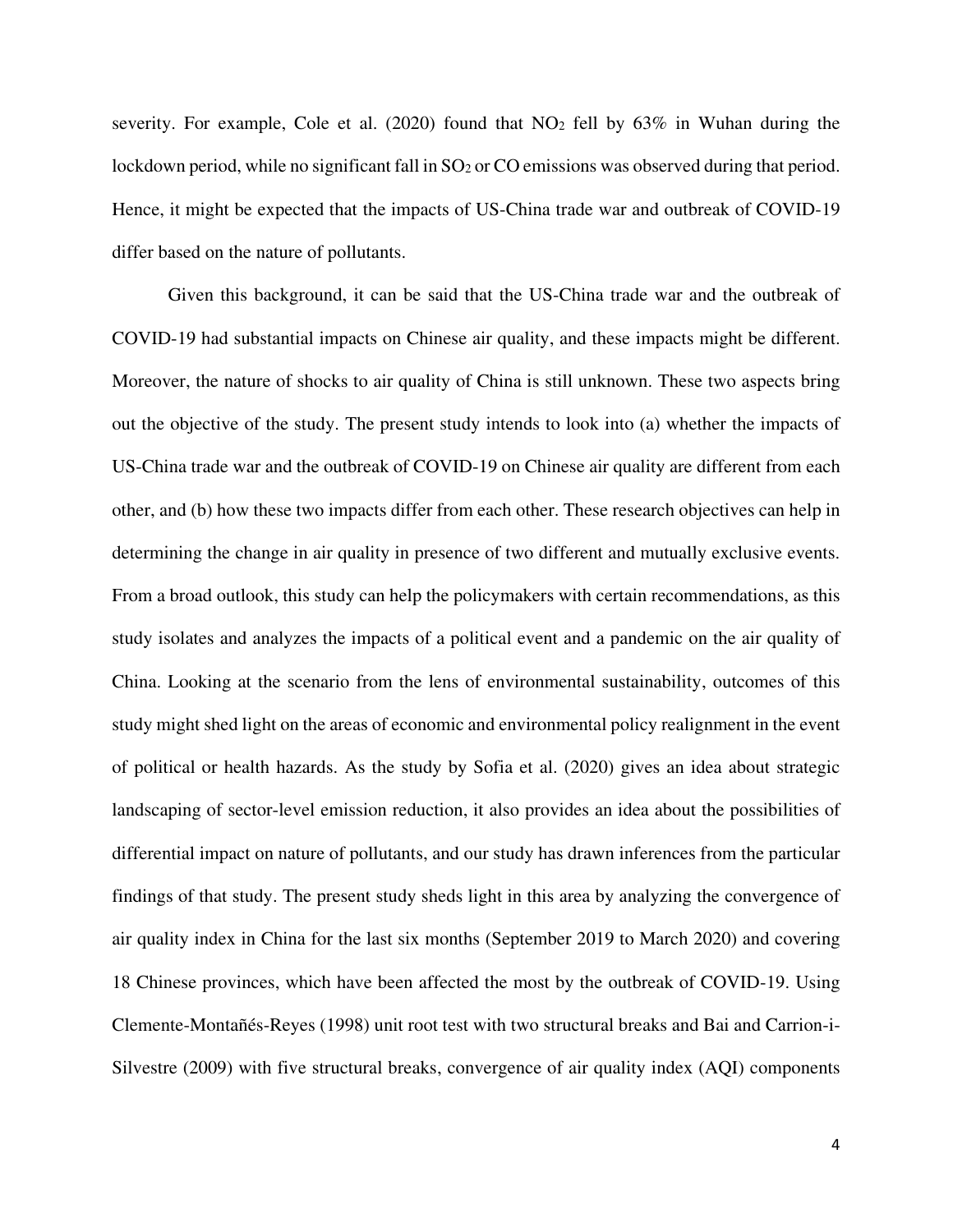(particulate matter, ozone, nitrogen dioxide, sulfur dioxide, and carbon monoxide) across the 18 cities are analyzed. We have found that the AQI and its individual components are showing a sign of convergence, and thereby demonstrating the betterment of air quality in China. The shocks to the air quality were found to be transitory, while the impact of COVID-19 outbreak was higher and the impact of US-China trade war was more persistent. Lastly, pollutants with higher severity of health hazard were more affected by the outbreak of COVID-19, whereas coarse pollutants with lower severity of health hazard were more affected by US-China trade war.

#### **2. Data and Methodology**

#### **2.1 Data description**

The daily data for AQI and its six components of 18 Chinese cities<sup>2</sup> over a period of 6 months (October 01, 2019 to March 16, 2020) have been collected from World Air Quality Index (WAQI) project available on Air Quality Index China (AQICN)<sup>3</sup>. The project collects daily data of air pollutants concentrations and then illustrates them in real time for over 100 countries. This project compares the data released by different stations, embassies and environmental protection agencies with that of Chinese cities. This project converts raw concentrations to AQI using US Environmental Protection Agency's instant cast (i.e., Instant AQI) scale. AQI measures the air quality based on six pollutants, i.e., particulate matter ( $PM_{2.5}$  and  $PM_{10}$ ), Ozone (O<sub>3</sub>), Nitrogen Dioxide (NO<sub>2</sub>), Sulfur Dioxide (SO<sub>2</sub>) and Carbon Monoxide (CO) emissions. Measurements are based on 1 hour reading and hence an AQI reported at 10PM indicates that measurement was done from 9PM to 10PM. Composite AQI has been calculated based on the following formula:

<sup>&</sup>lt;sup>2</sup> Beijing, Changsha, Chengdu, Fuzhou, Guangzhou, Hangzhou, Hefei, Jinan, Kunming, Nanchang, Nanjing, Nanning, Shanghai, Shenyang, Shijiazhuang, Wuhan, Xian, and Zhengzhou

<sup>&</sup>lt;sup>3</sup> World Air Quality, "Real-time Air Quality Index (AQI)". Available at: [https://aqicn.org.](https://aqicn.org/)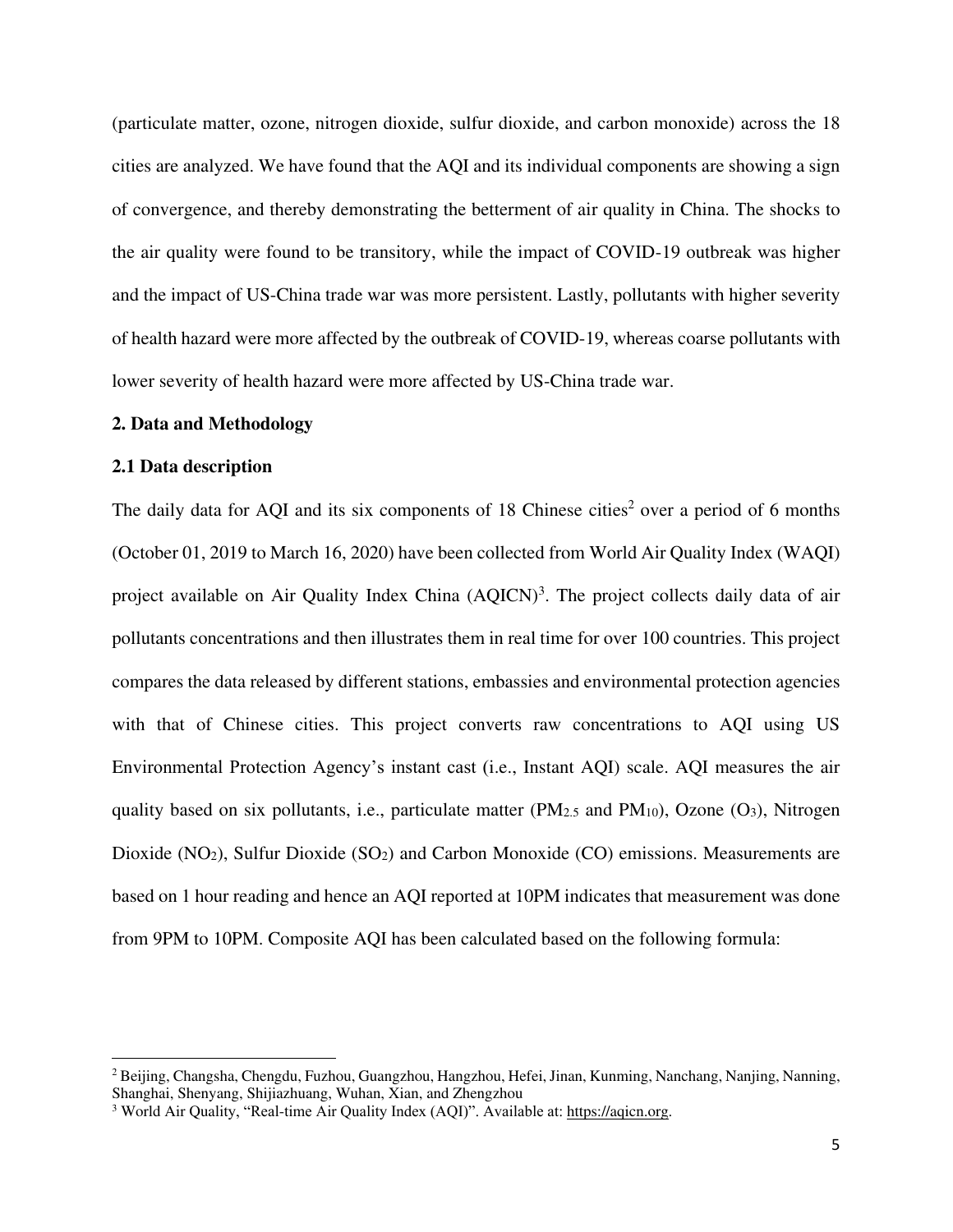$$
AQI = \max (AQI_{PM2.5}, AQI_{PM10}, AQI_{03}, AQI_{N02}, AQI_{S02}, AQI_{CO})
$$
\n(1)

Where AQI<sub>PM2.5</sub>, AQI<sub>PM10</sub>, AQI<sub>O3</sub>, AQI<sub>NO2</sub>, AQI<sub>SO2</sub>, and AQI<sub>co</sub> are partial indices of individual air pollutants.

$$
AQI_p = \left[\frac{AQI_{ph} - AQI_{pl}}{C_{high} - C_{low}}\right] * \left(C_p - C_{low}\right) + AQI_{pl} \tag{2}
$$

Where,  $AQI_p$  is the partial index of air pollutant p,  $C_p$  is the daily average concentration of *p*.  $C_{high}$  and  $C_{low}$  are threshold concentrations of air pollutant at air quality grade.  $AQI_{ph}$  and  $AQI_{pl}$ correspond to  $C_{high}$  and  $C_{low}$  and they represent threshold partial indices of  $p$  at air quality grade (Zhang et al., 2019).

#### **2.2 Stationarity test**

We have first analyzed the convergence in air quality through unit root tests by Clemente-Montañés-Reyes (1998) with two structural breaks and Bai and Carrion-i-Silvestre (2009) with five structural breaks. Following this, we have analyzed the convergence of individual components of air quality index (AQI) across the 18 cities, and we have analyzed the size of impacts of those two incidents by the number of structural breaks appearing for each of pollutants across the cities. A detailed scheme of the methods is illustrated in Appendix 1.

In order to assess the nature of shocks in the presence of multiple structural breaks, Bai and Carrion-i-Silvestre (2009) unit root test has been employed. The empirical design of the model is as per the following:

$$
X_{it} = \alpha_i Z_{it} + \beta_i Y_{it} + \varepsilon_{it} \tag{3}
$$

Here,  $X_{it}$  is the stochastic process differential,  $Z_{it}$  is the matrix of exogenous covariates with coefficients  $a_i$ ,  $Y_i$  is a (L x 1) vector of common factors denoting the presence of cross-sectional dependence, *βit* is a (L x 1) vector of factor loadings, and *εit* is the stochastic error term. Using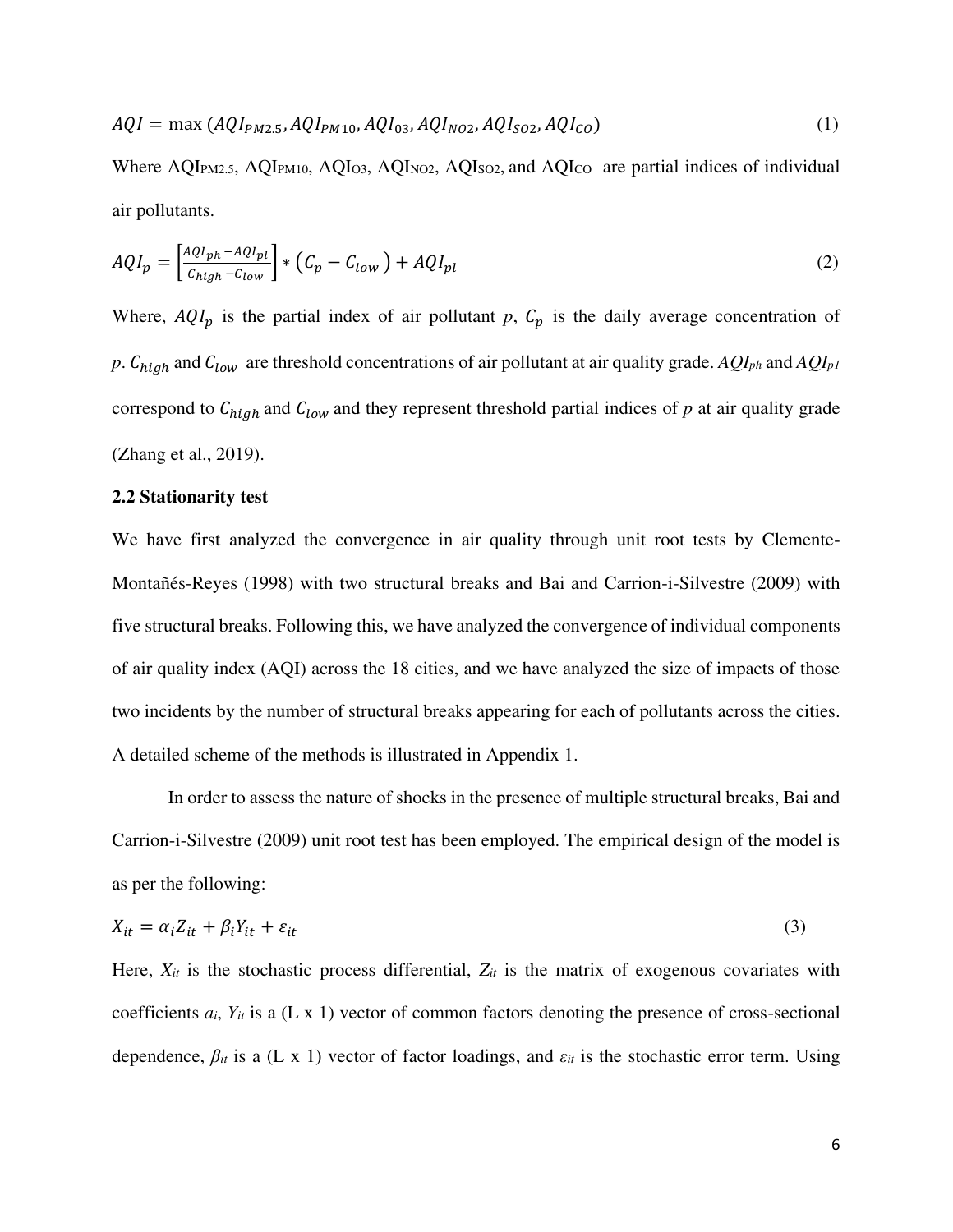principal component analysis and controlling for the cross-sectional dependence, the stationary matrix version of Eq. (3) can be written as:

$$
\mathbf{x}_{i} = \alpha z_{i} + \beta_{i} y_{i} + \varepsilon_{i}
$$
\n
$$
\begin{cases}\n\mathbf{x}_{i} = (\Delta x_{i2}, \dots, \Delta x_{iT})' \\
\alpha = (\Delta \alpha_{2}, \dots, \Delta \alpha_{T})' \\
\beta_{i} = (\Delta \beta_{i2}, \dots, \Delta \beta_{iT})' \\
\beta_{it} = (1, DM_{1,it}, \dots, DM_{si,it})'\n\end{cases}
$$
\n(4)

Here, *DM* is the dummy variable denoting the presence of any structural break *TB<sup>i</sup>* in *i*-th time series, such that  $DM_{it} = 1$ , if  $t > TB^{i}$ , else  $DM_{it} = 0$ . For *j* number of unknown structural breaks,  $DM_{j, it} = 1$ , if  $t > TB_j^t$ , else  $DM_{j, it} = 0$ . Now, provided the estimated values of  $\alpha$ ,  $z_i$ ,  $\beta_i$ , and  $y_i$  to be  $\hat{\alpha}, \hat{z}_i, \hat{\beta}_i$ , and  $\hat{y}_i$ , the cumulative residual vector can be defined as  $\hat{r}_{it}$  =  $\sum_{n=2}^{t} \hat{\mathbf{x}}_{i,s} - \hat{\mathbf{\alpha}} \hat{z}_{i,s} + \hat{\mathbf{\beta}}_{i,s} \hat{y}_{i,s}$ . According to modified Sargan and Bhargava (1983) (thereafter MSB) approach, the MSB statistics can be defined as:

$$
MSB_i(\pi_i) = (T^{-2} \sum_{t=1}^T \hat{r}^2_{i,t-1}) / \hat{\varphi}_i^2
$$
\n(5)

Here,  $\pi_{i,j} = TB_j^l / T$ ,  $\hat{\varphi}_i^2$  is the variance of  $\hat{r}_{i,j}$ , and *T* is the length of the time series.

For enhancing the explanatory power, Bai and Carrion-i-Silvestre (2009) suggested the average individual statistic to be:

$$
Z = \sqrt{C\{MSB(\pi) - \bar{\tau}\}}/\gamma \to N(0,1)
$$
\n<sup>(6)</sup>

Here,  $MSB(\pi) = \sum_{i=1}^{C} MSB_i(\pi_i)/C$ ,  $\tau = \sum_{i=1}^{C} \tau_i/C$ ,  $\gamma_i = \sum_{i=1}^{C} \gamma_i^2/C^2$ , and *C* is the breadth of the cross-sections. The Fisher-type test statistics are given by:

$$
P = -2\sum_{i=1}^{C} \ln(\mu_i) \to X_{2C}^2 \tag{7}
$$

$$
P_m = \{-2\sum_{i=1}^{C} \ln(\mu_i) - 2C\} / \sqrt{4C} \to N(0,1)
$$
\n(8)

Here,  $\mu_i$  are the respective probability values of individual  $MSB_i$  assessments.

#### **3. Results**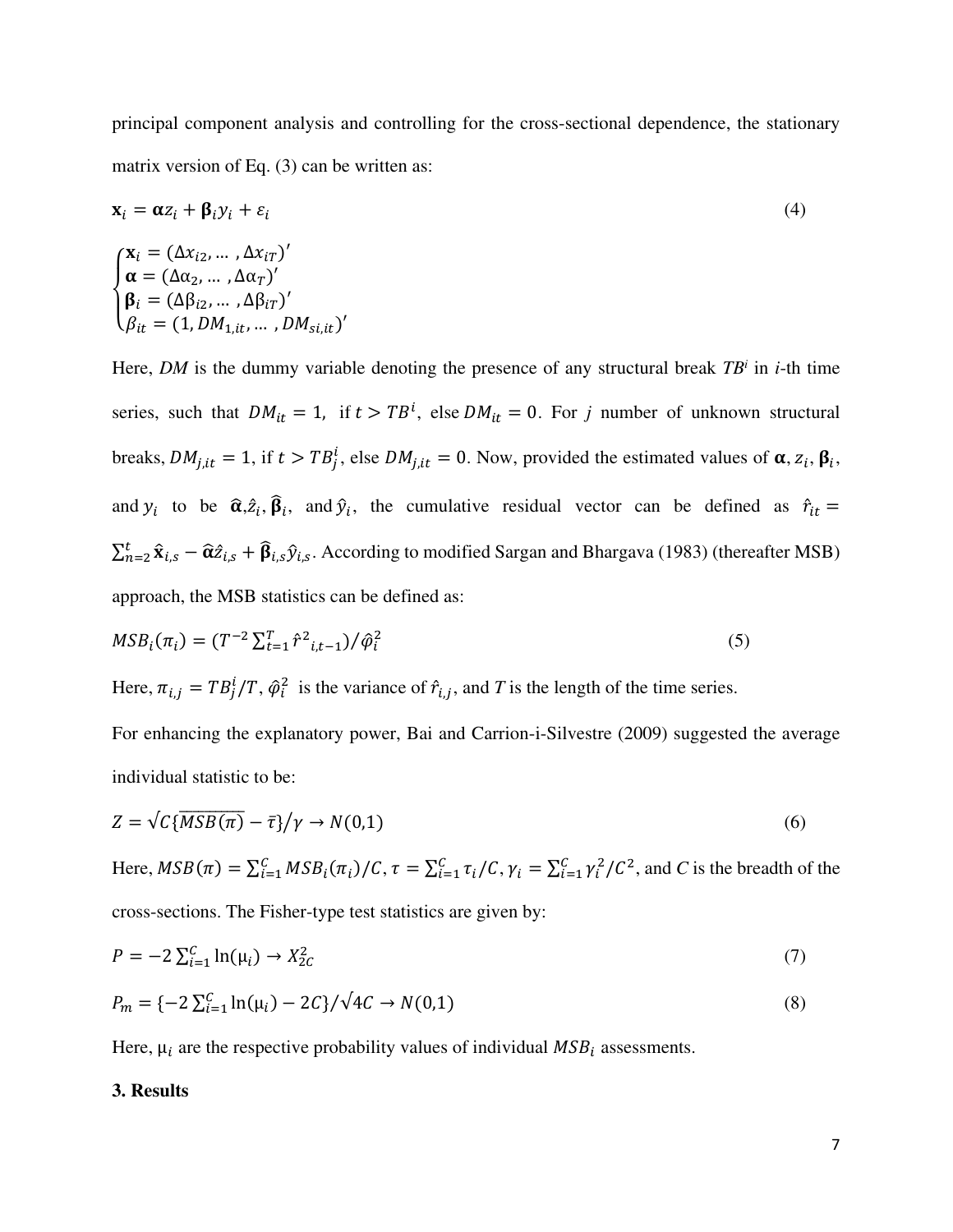Before we talk about the impact of US-China trade war and outbreak of COVID-19 on Chinese AQI, it is necessary to mention about the caveats and assumptions. Following the recent study by Hu et al. (2021) on four pandemic hotspots in four Asian countries divulge that the transformations in the AQI might be attributable to other exogenous factors. The inherent pollution characteristics of the cities are also responsible to this transformation, as the cities prone to higher pollutions might show a sign of reversal in the air quality during the post-COVID scenario. On the other hand, the cities prone to lower pollutions might show a sign of continuous improvement in the air quality during the post-COVID period. These structural attributes of the chosen cities are not incorporated in the analysis. A major reason behind this assumption is that the study period has not covered the post-COVID scenario, and therefore, we assumed these characteristics not to have a major impact in the study outcomes. With this assumption stated, we begin the discussion of the study outcomes.

#### **3.1. Convergence of AQI**

First, stationarity of AQI is checked using Clemente-Montañés-Reyes (1998) unit root test with two structural breaks, and the results reported in Table-1 show that most of structural breaks are appearing in February 2020, followed by January 2020 and December 2019. The AQI is demonstrating stationarity at level, and thereby, demonstrating the convergence in emissions pattern. The evidence of convergence divulges that the shocks to AQI are transitory. We can see that the prominent structural breaks found from this test correspond to the time when the Chinese economy was suffering from COVID-19. In order to dig deeper into this issue, we have checked stationarity of AQI using Bai and Carrion-I-Silvestre (2009) unit root test with five structural breaks, and the results are reported in Table-1. While showing the evidence in support of convergence, the structural breaks came out to be different than the former one. Using this test,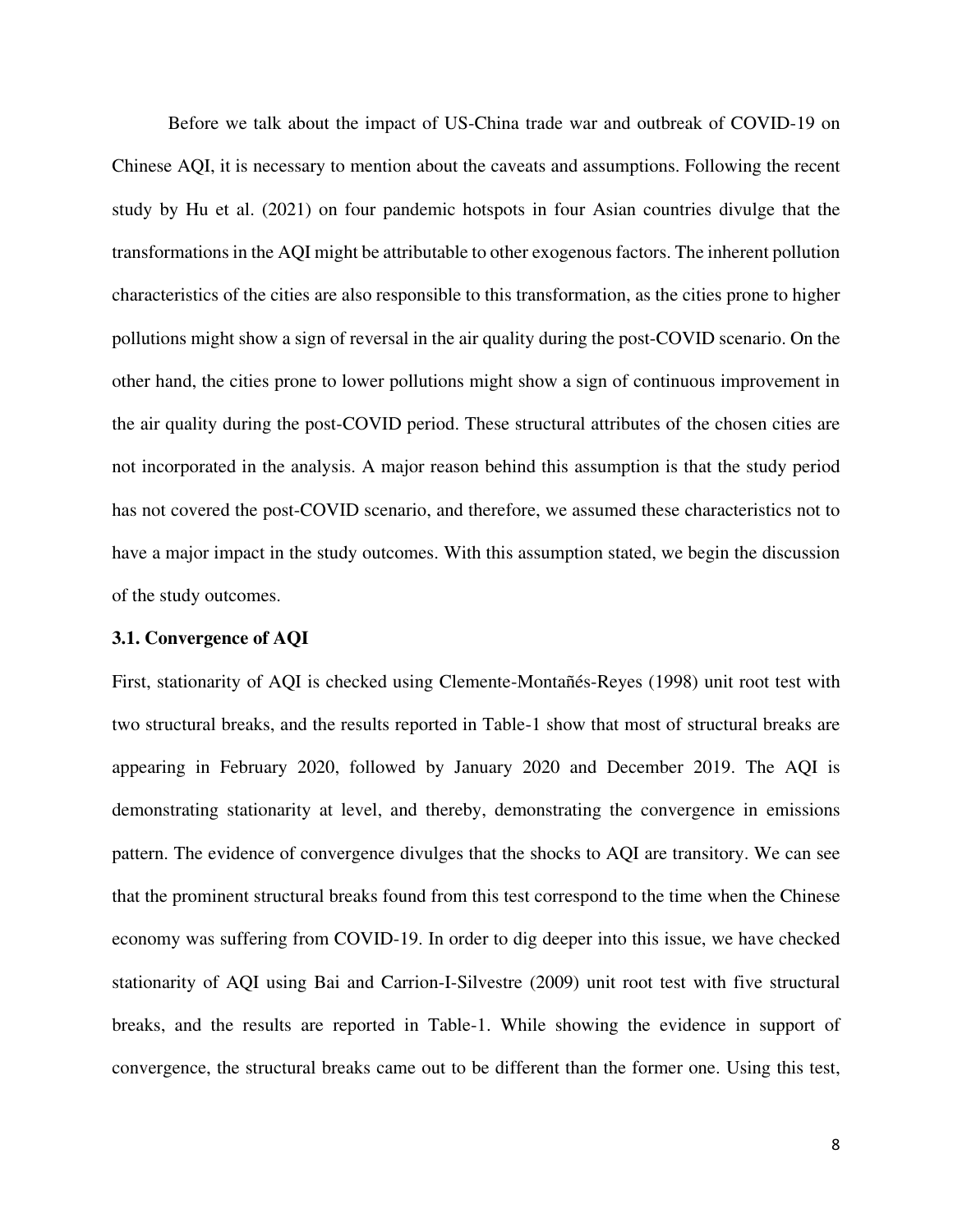October 2019 was found to be the month with the maximum number of structural breaks, followed by February 2020, January 2020, and December 2019. This also gives an indication that we should not restrict the analysis to two structural breaks, and therefore, Bai and Carrion-I-Silvestre (2009) unit root test will be used for further analysis.

While two tests on same AQI endows with different set of structural breaks, it is possible that individual components of AQI across the 18 Chinese provinces might demonstrate different structural breaks. In order to look into the issue, individual components of AQI need analyzing. In this pursuit, individual components of AQI are checked for their convergence on the presence of maximum five structural breaks, and the results are reported in Table-2. All six components of AQI demonstrate the evidence of convergence, and thereby, divulging that the shocks to these components are transitory in nature. The wholesome distribution of the structural breaks is depicted in Figure-1. However, the structural breaks appearing for those indicators are different.

#### **3.2. Analysis of AQI components**

The overall structural breaks appearing for PM2.5 are majorly clustered around February 2020, December 2019, and January 2020 (see Figure-2). Out of 18 provinces, 11 provinces have demonstrated the presence of structural breaks in February 2020, 10 provinces have demonstrated the presence of structural breaks in December 2019, and 8 provinces have demonstrated the presence of structural breaks in January 2020. There are provinces, which have demonstrated single structural breaks. For example, Nanning is the only province to demonstrate two structural breaks in February 2020, whereas January 2020 is the only structural break for Beijing. On the other hand, structural breaks for PM10 are comparatively different from that of the case of PM2.5. The structural breaks are majorly visible on October 2019, November 2019, December 2019, and January 2020 (see Figure-3). Out of 18 provinces, 14 provinces have demonstrated the presence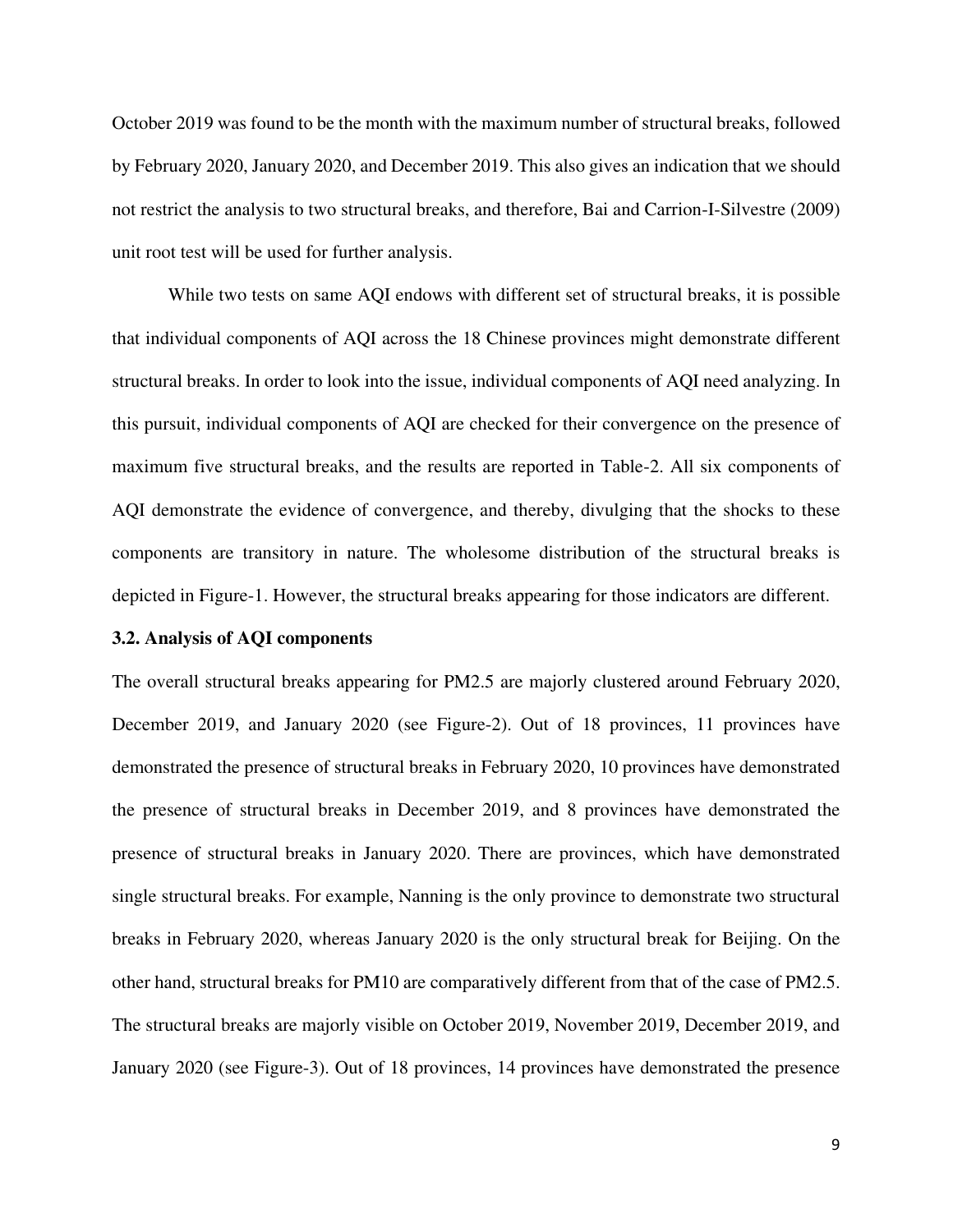of structural breaks in October 2019, 11 provinces have demonstrated the presence of structural breaks in November 2019, 10 provinces have demonstrated the presence of structural breaks in December 2019, and 12 provinces have demonstrated the presence of structural breaks in January 2020. In case of Wuhan, the structural break has appeared in March 2020. As source of PM2.5 and PM10 are largely the same, therefore, it is expected that the structural breaks appearing for PM2.5 will be lagged by PM10, as the finer particulate matters stay longer in the atmosphere. The shrinkage in the manufacturing sector due to the trade war with the United States caused the initial structural breaks in PM10 appearing during October 2019, and this was the time, when PM10 encountered the first significant transitory shock during the study period. With the gradual rise in the manufacturing sector, the second transitory shock to PM10 was visualized in November 2019. However, the sudden outbreak of COVID-19 has brought a shock to the ongoing economic activities in China, and alongside manufacturing sector, transportation and allied sectors also encountered a slowdown. Therefore, PM10 arising out of these sectors encountered a third transitory shock, and the third structural break in December 2019 was experienced. This was the time, when the first significant structural break for PM2.5 appeared, as along with economic activities, other household activities consistently started declining. With the lockdown in Wuhan starting from January 23, 2020, the economic activities experienced a further decline, and the PM2.5 demonstrated the second structural break on January 2020. With the rise in lockdown period and further decline in economic and human activities in the preceding month, PM2.5 encountered the third structural break on February 2020.

The structural breaks appearing for  $SO<sub>2</sub>$  emissions are majorly clustered around January 2020, October 2019, November 2019, and February 2020 (see Figure-4). Out of 18 provinces, 10 provinces have demonstrated the presence of structural breaks in October 2019, 8 provinces have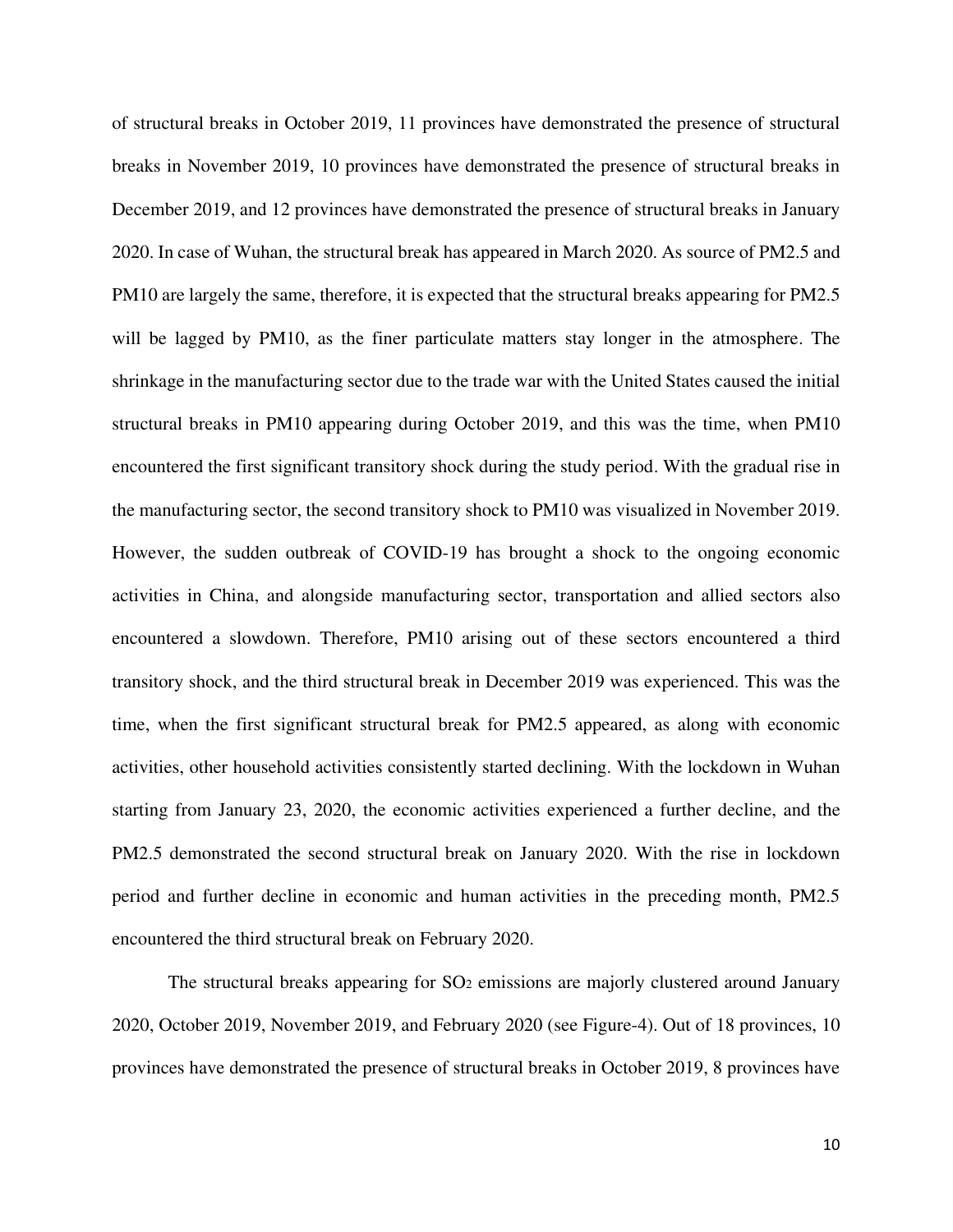demonstrated the presence of structural breaks in January 2020, and 7 provinces have demonstrated the presence of structural breaks in November 2019. Just like in the case of PM2.5, it can be seen that there are provinces which have demonstrated single structural breaks. For example, the only structural break for Hefei appeared in September 2019, whereas it was October 2019 for Changsha. In case of Kunming, two structural breaks appeared in January 2020. Following trade war with the United States, sudden shrinkage in manufacturing sector caused the initial structural breaks in  $SO_2$  appearing during October 2019, as it was a transitory shock to  $SO_2$ emissions pattern. Subsequent to this event, the sudden outbreak of COVID-19 brought forth a slump in the economic activities in China, and this transitory impact resulted in the structural breaks in January 2020. On the other hand, structural breaks for  $NO<sub>2</sub>$  are nearly similar to that of the case of SO2. The structural breaks appearing for NO2 emissions are majorly clustered around January 2020, September 2019, and October 2019 (see Figure-5). Out of 18 provinces, 12 provinces have demonstrated the presence of structural breaks in January 2020, 11 provinces have demonstrated the presence of structural breaks in September and December 2019, and 10 provinces have demonstrated the presence of structural breaks in October 2019. Beijing is the only province, which has demonstrated single structural break in December 2019. At the onset of the US-China trade war, air traffic activities started declining from September 2019 and as a result, vehicular emissions experienced significant reduction/fall as well. This reduction in vehicular emissions increased with the slump in manufacturing activities in the preceding month, and due to this incident,  $SO_2$  and  $NO_2$  experienced the structural breaks in October 2019. With the detection of first COVID-19 case in December 2019, vehicular movement within and across provinces started reducing again, and thereby causing a transitory shock in NO<sub>2</sub> emissions in December 2019.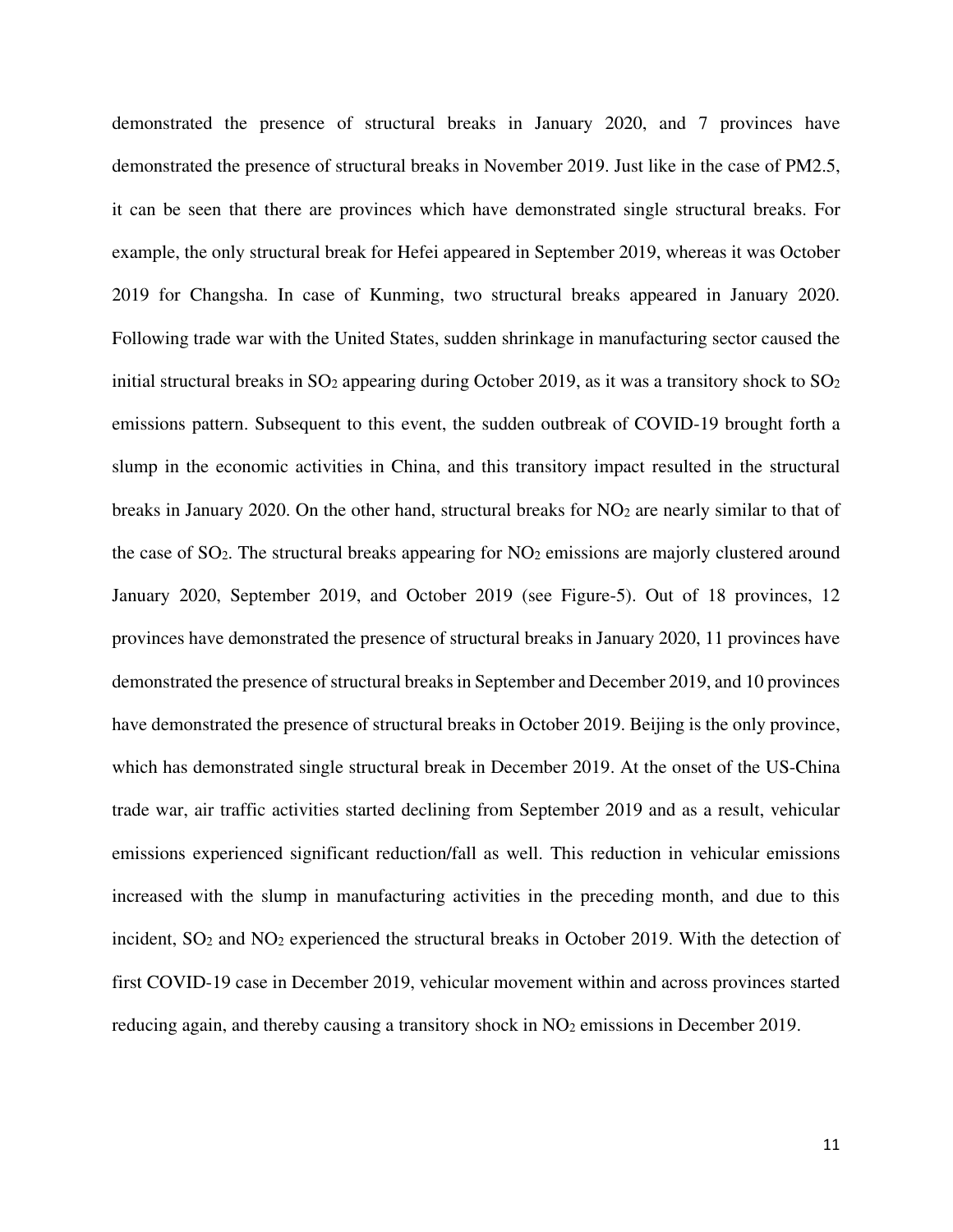The structural breaks appearing for CO emissions are majorly clustered around January 2020, and November 2019 (see Figure-6). Out of 18 provinces, 17 provinces have demonstrated the presence of structural breaks in January 2020, and 12 provinces have demonstrated the presence of structural breaks in November 2019. No structural breaks were found beyond January 2020. Following the US-China trade war, a fall in the vehicular sales caused the reduction in CO in November 2019, and it appeared as a transitory shock for CO emissions. In January 2020, the outbreak of COVID-19 caused not only a slump in manufacturing and other economic activities, but also started reducing the community concentrations. These had the second transitory shock on CO emissions. However, the scenario for  $O_3$  is quite different. The structural breaks appearing for O3 emissions are majorly clustered around October 2019, November 2019, and September 2019 (see Figure-7). Out of 18 provinces, 14 provinces have demonstrated the presence of structural breaks in October 2019, 12 provinces have demonstrated the presence of structural breaks in November 2019, and 11 provinces have demonstrated the presence of structural breaks in September 2019. Data for O3 emissions in Nanjing was not found, and hence no structural are reported for this province. Wuhan has reported only one structural break in November 2019. The results show that the outbreak of COVID-19 did not have a major transitory shock on the O<sup>3</sup> emissions, as the structural breaks are appearing during the period of US-China trade war. Because of the slowdown of manufacturing activities and vehicular transportation, it appears that  $O_3$ emissions encountered transitory shocks.

#### **3.3. Analysis of cities**

The overall structural breaks appearing across the cities are clustered around January 2020, followed by October 2019, and November 2019 (see Figure-8). While Fuzhou, Hangzhou, Hefei, and Nanchang encountered the most number  $(= 18)$  of structural breaks, Nanjing encountered the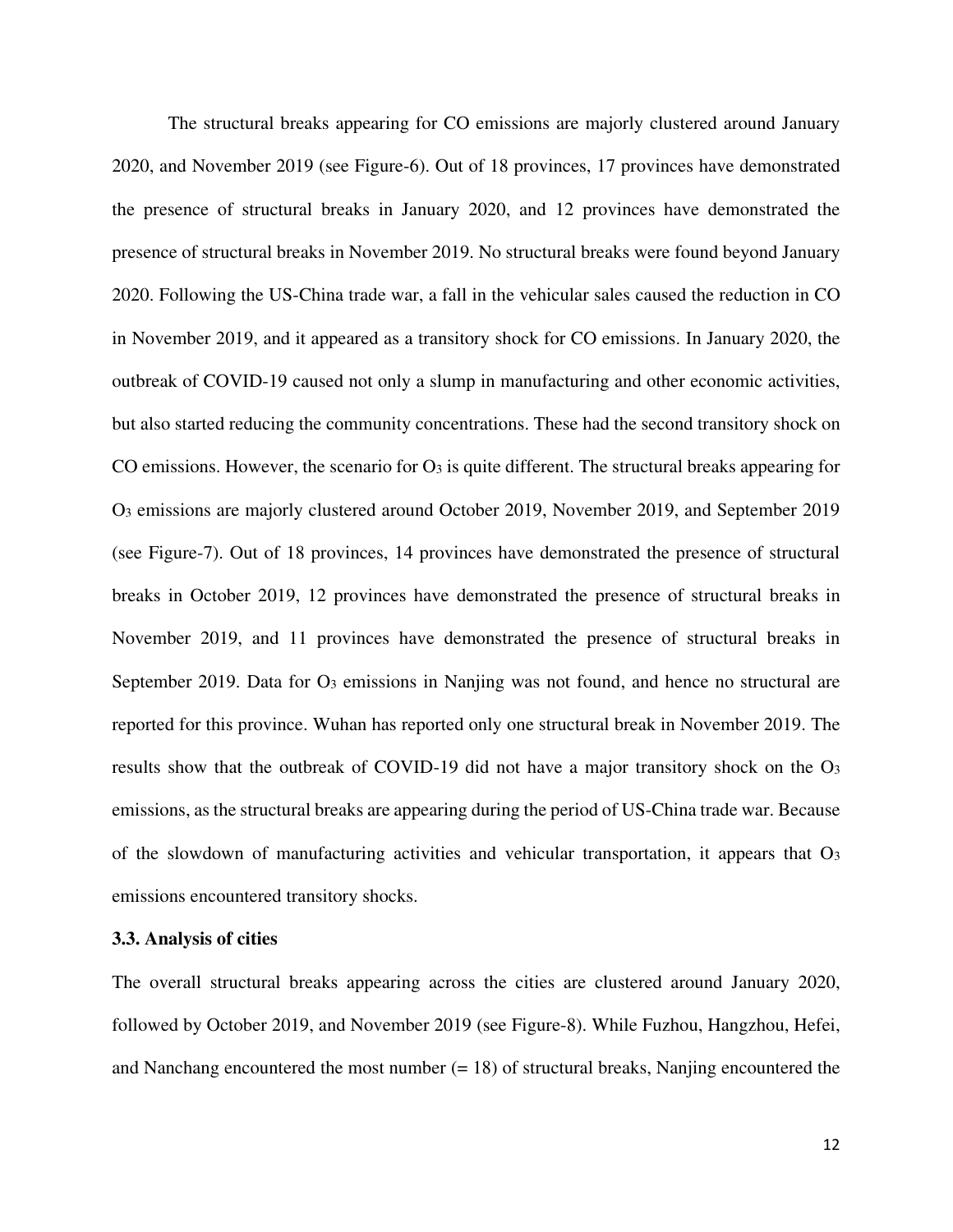least number (= 10) of structural breaks. We tried to find out any possibility of the appearance of structural breaks with the average AQI level of the cities, and we observed no significant pattern between these two aspects. For example, both Kunming and Shijiazhuang have encountered 17 structural breaks each, when Kunming has the lowest average AQI and Shijiazhuang has the highest AQI. Nanjing has encountered 10 structural breaks, when its average AQI is the closest to the average AQI of the entire sample. Therefore, we could not obtain any significant association between the structural breaks and average AQI level for the cities.

However, it is surprising to find out that most of the structural breaks appeared during the period, when temporary lockdown was declared in China. This was the time when the cities encountered a total of 71 structural breaks, with Nanchang and Shanghai leading with 7 structural breaks each on January 2020, followed by Hangzhou with 6 structural breaks. The standard deviation in the impacts on the cities came out to be 1.697, which shows that AQI of all the cities were not equally impacted by the outbreak of COVID-19. On the other hand, the impact of US-China trade war is visible in the structural breaks appearing in October and November 2019. During these two periods, AQI of the sample cities were affected with standard deviations of 0.858 and 1.056, respectively. A brief summary of the findings is provided in Table 3.

#### **4. Discussion**

The shocks to AQI of the sample Chinese provinces have been found to be transitory, but the extent and persistence of shocks were different in nature. As each of the manufacturing, transport, logistics, and tourism sector of China is highly dependent on fossil fuel consumption, the outbreak of COVID-19 appeared as a shock to energy consumption pattern in these sectors, and thus, the negative environmental externality exerted by these sectors also encountered a similar shock. Moreover, due to lockdown, several corporate offices were closed, and hence the vehicular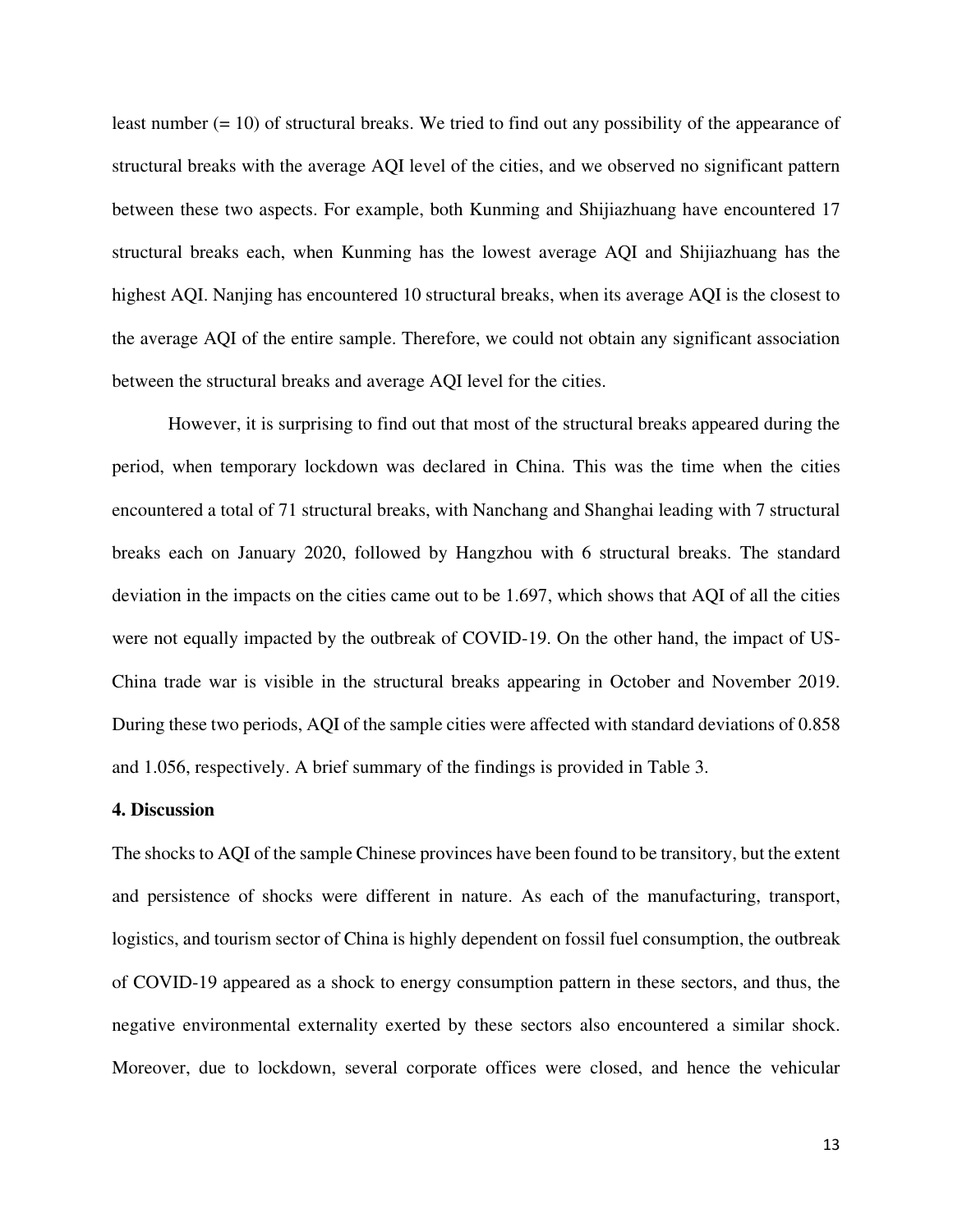congestion also came down. This also resulted in a sudden shock in the vehicular emission pattern. These shocks appeared as structural breaks in unit root tests applied on AQI of the sample Chinese cities. This shock was not persistent, as the number of structural breaks across the sample cities got reduced in the subsequent months, i.e., February and March 2020. On the other hand, US-China trade war also took a toll on the manufacturing sector of China, and therefore, the negative environmental externality exerted by this sector was also affected. Now, though this impact was transitory, the impact was visible for nearly two consecutive months, i.e., October and November 2019. Therefore, in terms of persistence, the impact of US-China trade war on AQI of sample Chinese cities has been greater compared to the impact of COVID-19 outbreak. Considering the case of US-China trade war, the studies by Fuchs et al. (2019) and He et al. (2020) have focused majorly on the negative impacts of agricultural and deforestation dimensions, while the results of the present study have revealed the impact on air quality indicators. However, the environmental impact of the US-Mexico cross-border trucking dispute was different compared to impact of US-China trade war. Following the study by Alexander and Soukup (2010), the impact of the US-Mexico trade war had a negative impact on the environmental quality, as the trucking companies did not adhere to the U.S. safety and environmental standards. Consequently, this trade war deteriorated the environmental quality in both Mexico and the US. A similar kind of environmental impact was also experienced in case of US-Canada trade war. Following the study of Devine (1987), it can be found that the deterioration of the environmental quality stemmed from the deforestation caused by the trade war. Compared to these two trade wars, the US-China trade war had a different impact on the environmental quality. The restoring of environmental equilibrium in this case of trade war falls in the similar lines with the theoretical analysis of Copeland (2000).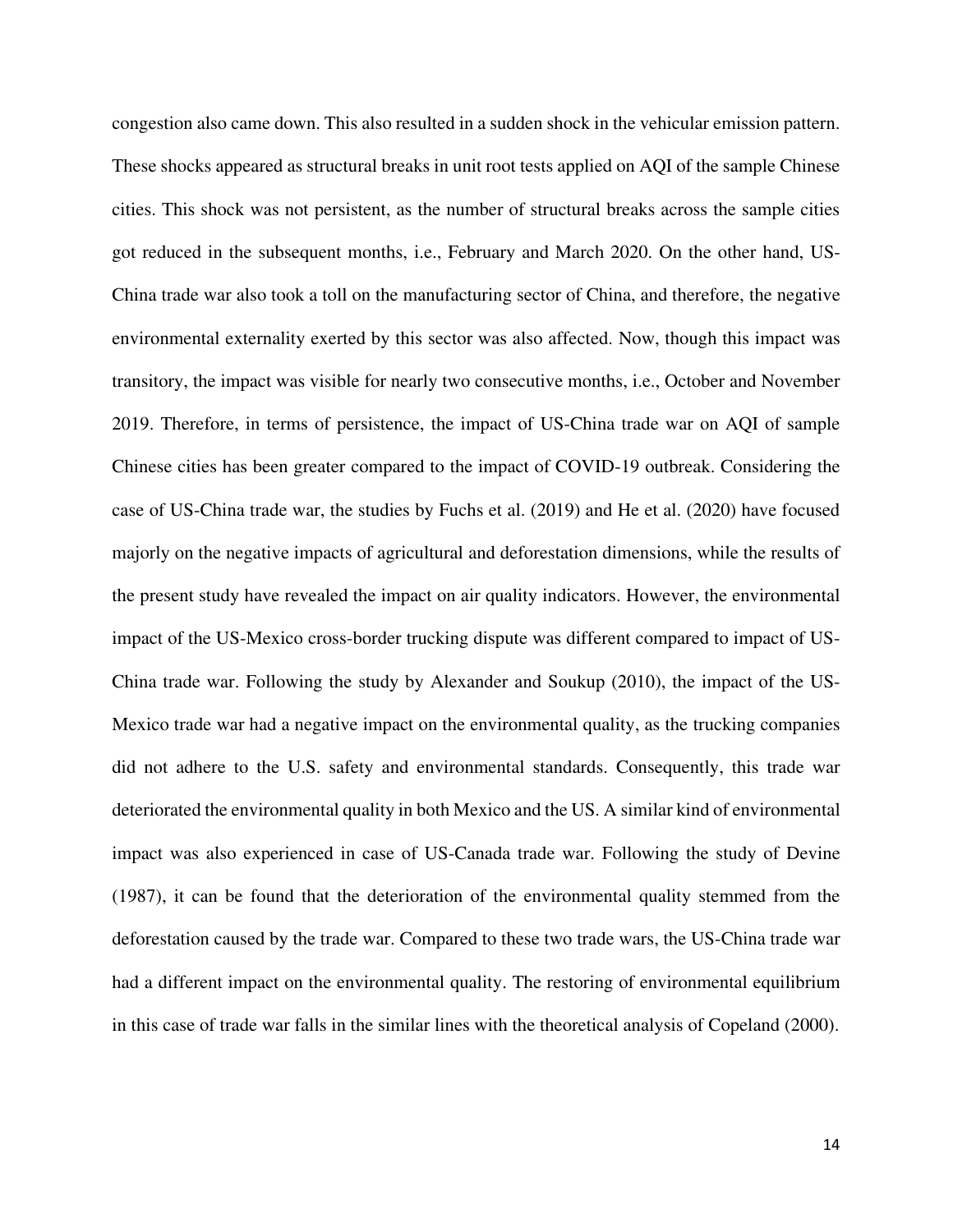Saying this, it should be remembered that the number of shocks on AQI was higher in case of the COVID-19 outbreak, and in this view, the number of shocks can be considered as the size of the impact. From this perspective, the impact of COVID-19 outbreak on AQI of the sample Chinese cities was higher compared to the impact of US-China trade war. The study by Zhang et al. (2020) and Elobeid et al. (2021) have mentioned about the reduction in ambient emissions by these two activities, results of the present study complement the findings obtained by Zhang et al. (2020) by carrying out the comparative impact assessment of these two events.

Following COVID-19 outbreak, the air quality in the Chinese cities is showing a sign of convergence, and it signifies an improvement in air quality, as polluting industries were hard hit by the pandemic. The impact on the air quality in China started during the US-China trade war period, and the impact has been different in terms of size. Moreover, all components of AQI have been impacted differently by these two major incidents.  $O_3$ ,  $PM_{10}$ , and  $NO_2$  have been more impacted by US-China trade war, whereas PM2.5 and CO have been more impacted by the outbreak of COVID-19. The impacts of both of the incidents on SO2 have been nearly similar. From the results, it can be inferred that the sudden reduction in economic and human activities have made a transitory impact on PM2.5 and CO, whereas the reduction in manufacturing activities have made a transitory impact on  $O_3$ ,  $PM_{10}$ ,  $SO_2$ , and  $NO_2$ . Therefore, the coarse particulates and pollutants with low half-life are impacted by the US-China trade war, whereas the finer particulates and pollutants with high half-life are impacted by the outbreak of COVID-19 (for discussion on halflife, see Struttmann et al. 1998, Wade III et al. 1975, Wilson and Suh, 1997). Therefore, in terms of improvement in air quality, it can be said that the outbreak of COVID-19 has been more effective than the US-China trade war, as the former has been able to converge the finer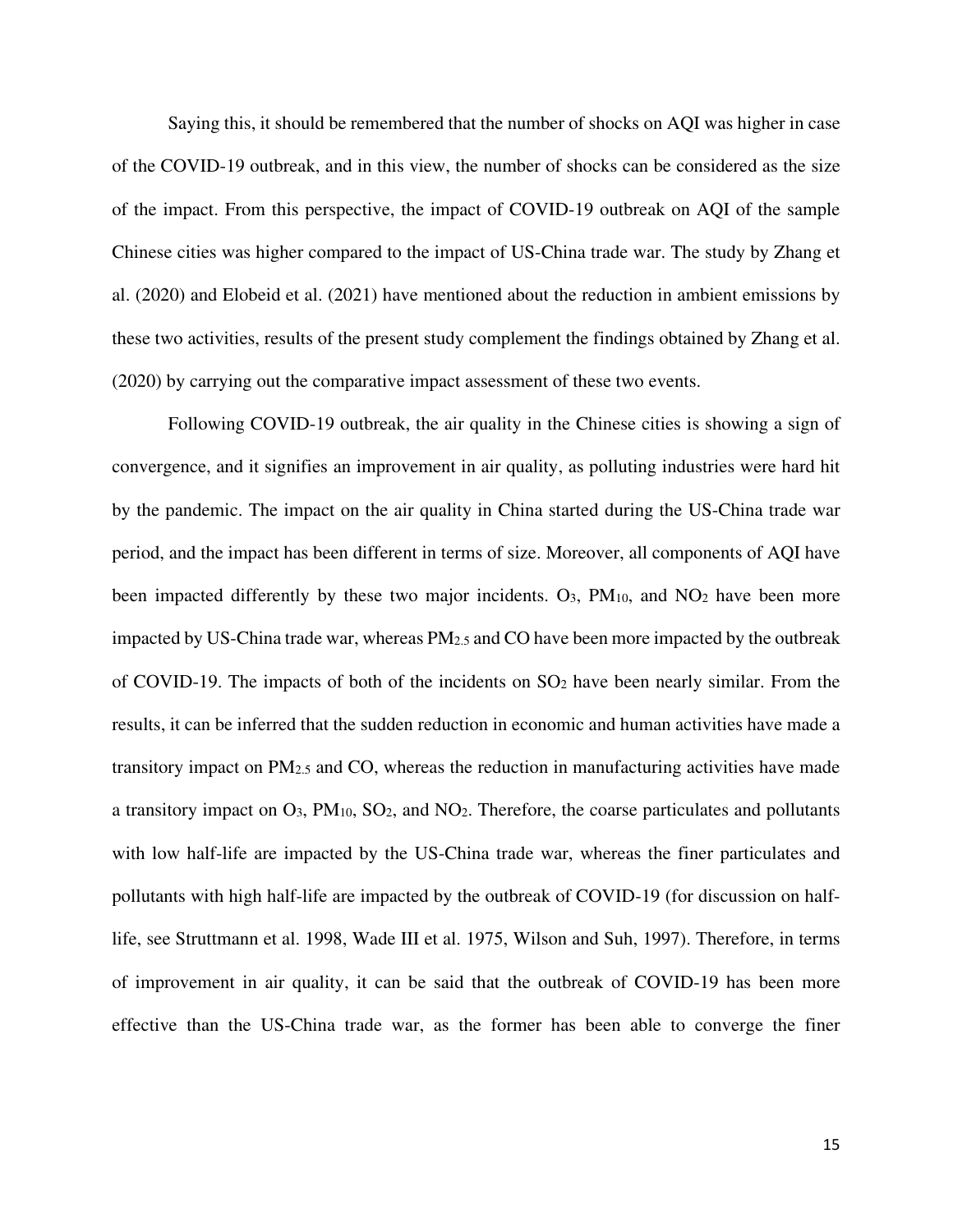particulates and pollutants with high half-life, which are more harmful than the coarse particulates and pollutants with low half-life.

#### **5. Conclusion**

By far, we have analyzed the impacts of US-China trade war and outbreak of COVID-19 on AQI and its components for 18 Chinese provinces over September 2019 to March 2020. In this pursuit, we have analyzed the convergence of AQI and its components through the unit root test by Clemente-Montañés-Reyes (1998) with two structural breaks and by that of Bai and Carrion-I-Silvestre (2009) with five structural breaks. The results show that (1) AQI and its components across the 18 Chinese provinces demonstrate convergence, which illustrates the betterment of air quality during the study period, (2) the impact of US-China trade war is more persistent than the impact of the outbreak of COVID-19, whereas the size of the impact of the latter event is more compared to the former one, and (3) the impact of the outbreak of COVID-19 is more visible on the finer particulates and pollutants with high half-life and more severity in terms of health hazards. These findings fulfill the research objectives of the study.

Given these findings, certain policy implications for the Chinese policymakers emerge. Anthropogenic activities result in majorly two types of pollutants, namely with high and low risk of health hazards, and any major economic activity might impact both these pollutants differently. Slowing down of the economic and anthropogenic activities might reduce the intensity of these pollutants, but the intensity might differ based on the source of the slowdown, and there the role of policy intervention might come. Any activity resulting in a sudden and large slowdown might reduce the intensity of pollutants with more severe health hazards, while activities resulting in a persistent slowdown might reduce the intensity of pollutants with less severe health hazards. It is the role of the policymakers to assess the nature of impact over a period of time by analyzing the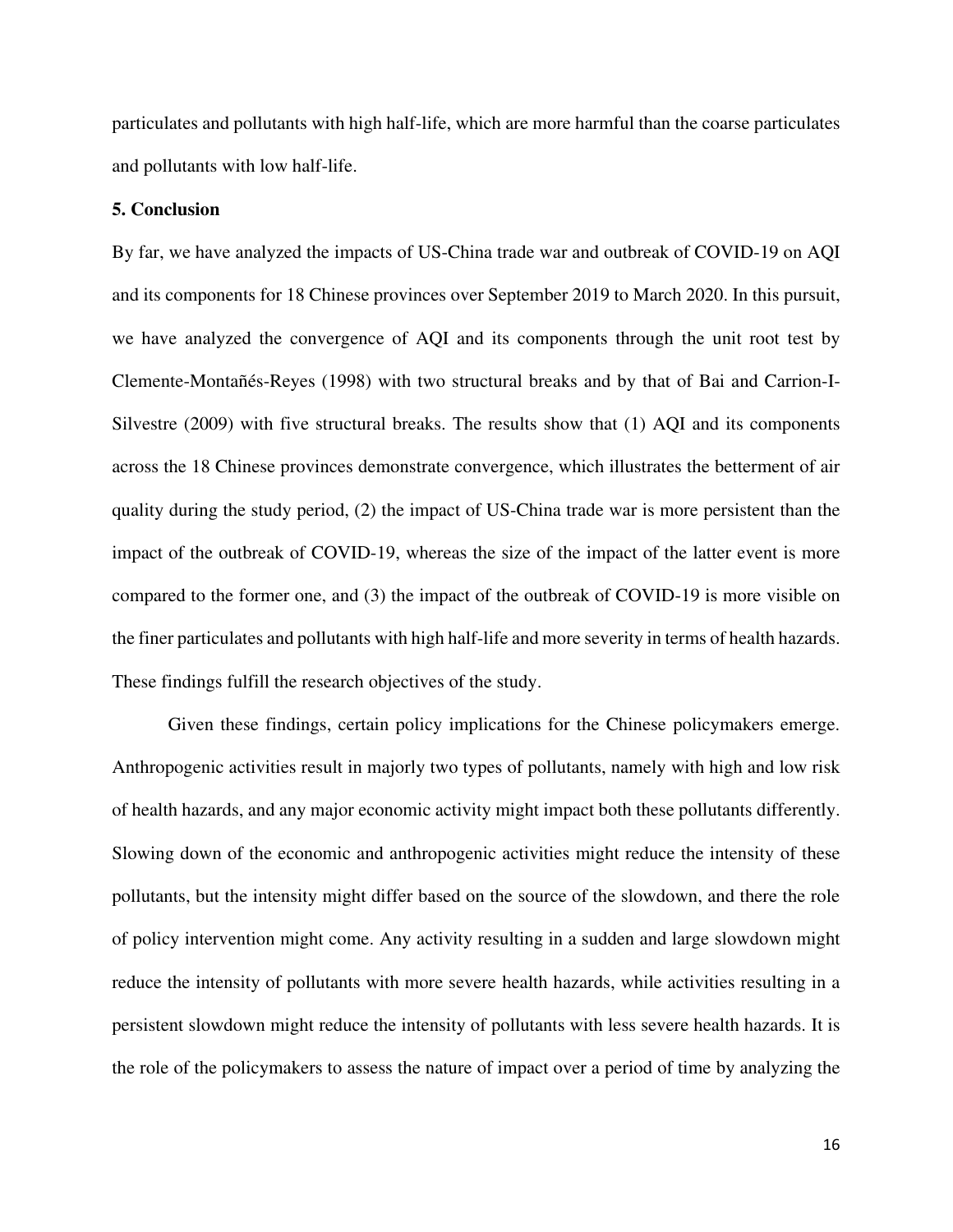convergence structure of the impact. For activities with sudden large impact, the focus should be on reducing the impact of more severe pollutants, as the effort from the policymakers by setting the proper environmental regulations might have a multiplier effect by complementing impact of that particular activity. Occurrences of such incidents will also give an idea to the policymakers about the possible source of the pollutants by tracing the slowdown patterns of the economic and anthropogenic activities, and setting the environmental policy targets accordingly to reduce the further negative environmental externality exerted by those particular activities. The present study sheds light on this particular aspect of policymaking through the convergence analysis of the AQI components of China in the wake of the US-China trade war and the outbreak of COVID-19.

In theoretical terms, this study has shown the way to isolate and analyze the impacts of two mutually exclusive events, which might cause the differential betterment of environmental quality. Bringing two consecutive and different political and pandemic events within a same empirical framework have allowed us to isolate the impacts of these events, and thereby, to differentiate the impacts on different components of air quality. Findings of this study might not only be important from the perspective of policymaking, but also might be important from the theoretical aspects of epidemiology studies, which aim at analyzing the environmental impact of a pandemic outbreak.

Saying this, it is also needed to state the limitations of the study. The study has been conducted on the 18 Chinese cities for 6 months, and the unavailability of data has been a major challenge for the study. Moreover, bringing spatial dimension in the analysis could have brought forth additional insights in the study. While mentioning the limitations, it also needs remembering that this study can be considered as a baseline approach for analyzing the differential impacts of any two events on the air quality of any nation, and there lies the contribution of the study. Future studies on this direction can be carried out at the cross-country level for bringing out a comparative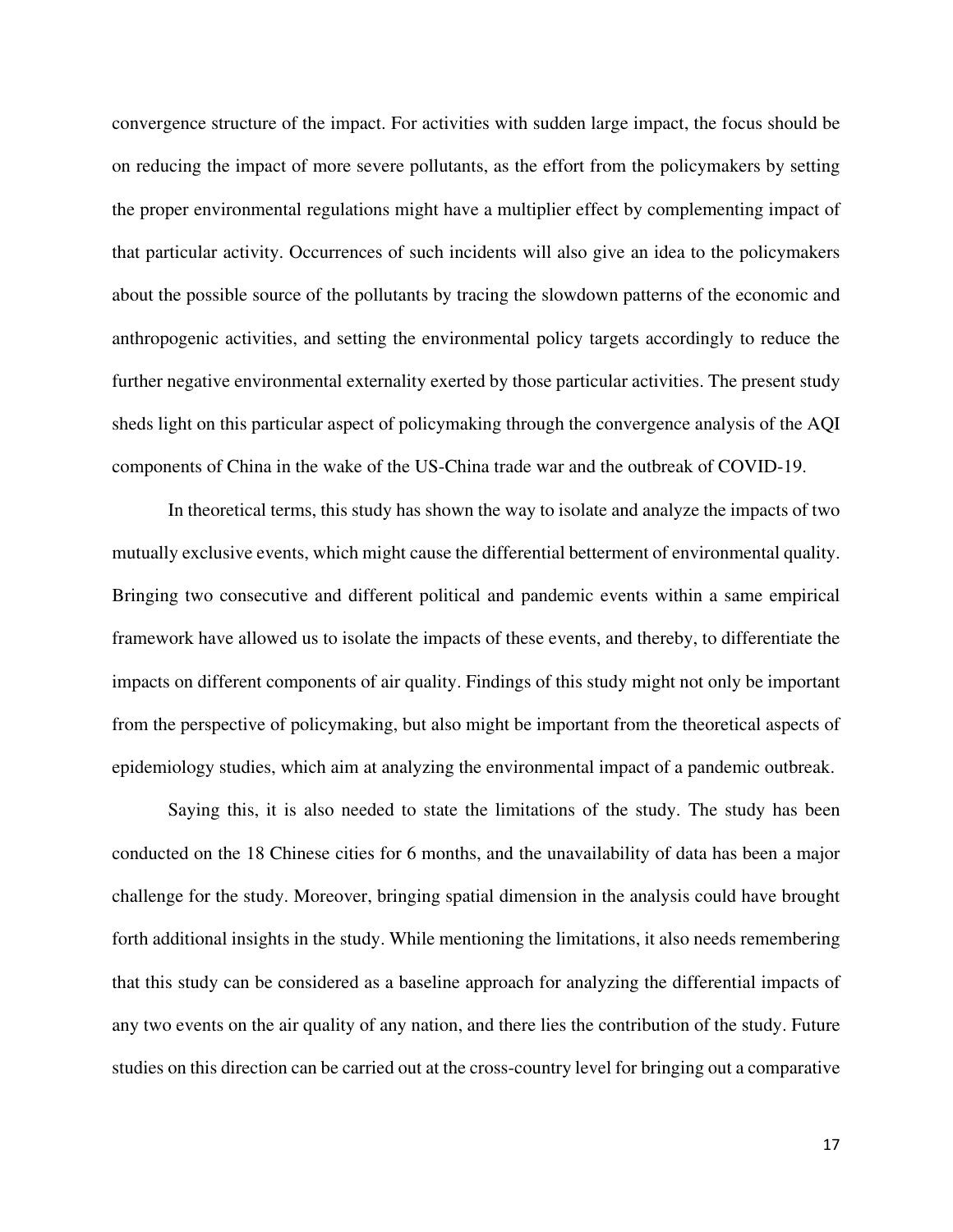scenario about the differential impact of such events, along with carrying out the analysis by considering the spatial dimensions of the pollutants.

# **Conflict of Interest**

None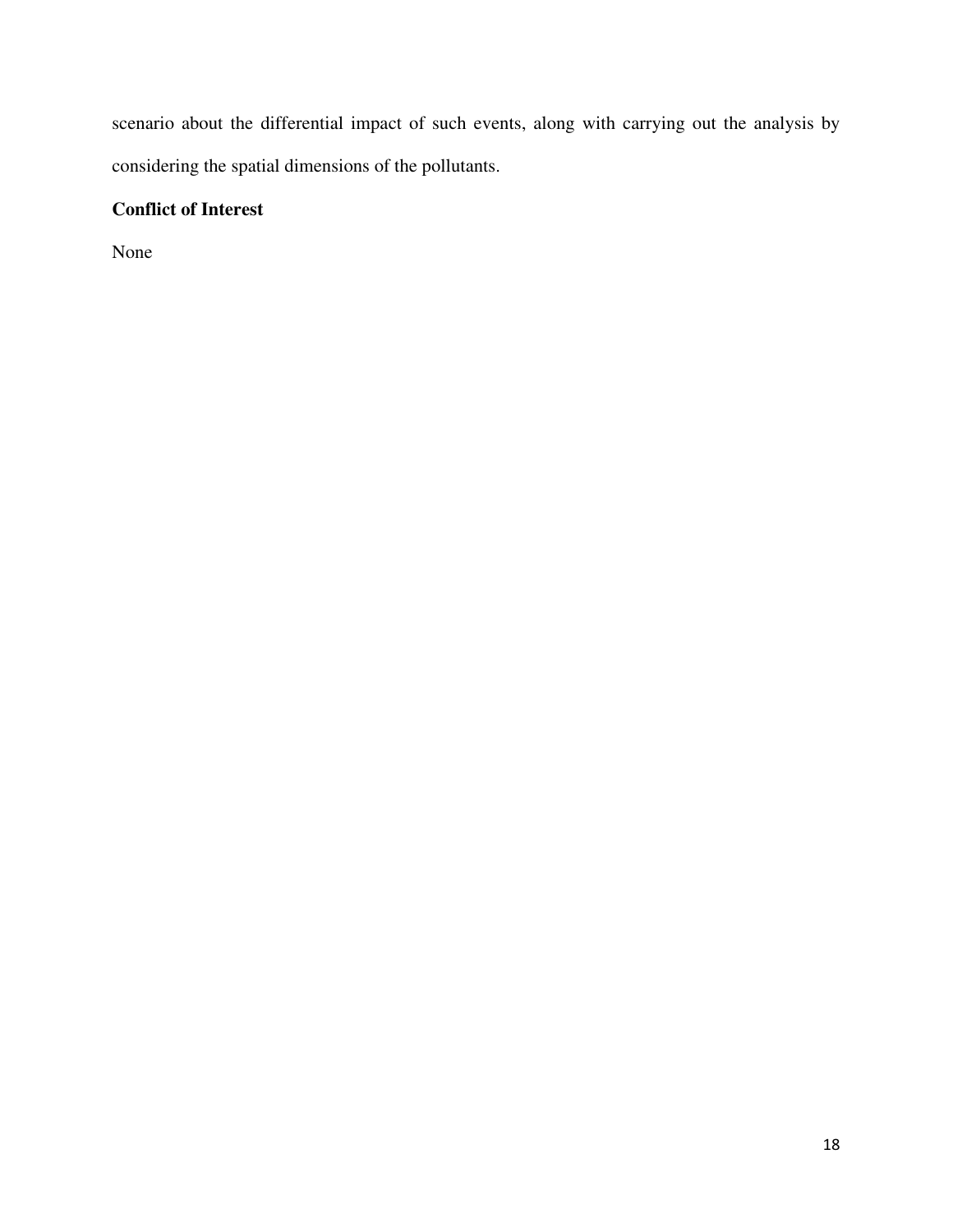| Provinces    | Clemente-Montañés-Reyes (1998) [maximum two breaks] |                       |                 |                       |            |              | Bai and Carrion-I-Silvestre (2009) [maximum five breaks] |            |                               |                     |
|--------------|-----------------------------------------------------|-----------------------|-----------------|-----------------------|------------|--------------|----------------------------------------------------------|------------|-------------------------------|---------------------|
|              | Break 1                                             | T-Statistic           | Break 2         | T-Statistic           | $\rho - 1$ | Break 1      | Break 2                                                  | Break 3    | Break 4                       | Break 5             |
| Beijing      | 8-Feb-20                                            | $3.415^a$             | 11-Feb-20       | $-3.581$ <sup>a</sup> | $-7.533$   | $17$ -Jan-20 | 14-Feb-20                                                | NIL        | <b>NIL</b>                    | $\text{NIL}$        |
| Changsha     | 25-Nov-19                                           | 3.447a                | $6$ -Feb-20     | $-5.047$ <sup>a</sup> | $-4.999$   | 30-Oct-19    | $29$ -Jan- $20$                                          | <b>NIL</b> | NIL                           | NIL                 |
| Chengdu      | $31-Oct-19$                                         | 7.988 <sup>a</sup>    | 29-Feb-20       | $-2.774$ <sup>a</sup> | $-4.423$   | 27-Oct-19    | $1-Dec-19$                                               | <b>NIL</b> | <b>NIL</b>                    | NIL                 |
| Fuzhou       | $23$ -Jan-20                                        | $-2.832$ <sup>a</sup> | $30$ -Jan-20    | 1.922 <sup>c</sup>    | $-3.690$   | 16-Jan-20    | <b>NIL</b>                                               | <b>NIL</b> | <b>NIL</b>                    | NIL                 |
| Guangzhou    | $6$ -Dec-19                                         | 3.976 <sup>a</sup>    | $7-Jan-20$      | $-8.796$ <sup>a</sup> | $-3.654$   | 16-Sep-19    | 17-Dec-19                                                | $5-Jan-20$ | <b>NIL</b>                    | <b>NIL</b>          |
| Hangzhou     | 24-Sep-19                                           | 4.151 <sup>a</sup>    | $19$ -Jan-20    | $-4.526$ <sup>a</sup> | $-5.377$   | $6$ -Oct-19  | <b>NIL</b>                                               | <b>NIL</b> | <b>NIL</b>                    | NIL                 |
| Hefei        | $14-Oct-19$                                         | 5.654a                | $3-Feb-20$      | $-4.461$ <sup>a</sup> | $-8.325$   | $11-Oct-19$  | $\text{NIL}$                                             | NIL        | $\text{NIL}$                  | <b>NIL</b>          |
| Jinan        | $7-Dec-19$                                          | $7.558$ <sup>a</sup>  | $6$ -Feb-20     | $-7.136$ <sup>a</sup> | $-8.472$   | $23$ -Jan-20 | <b>NIL</b>                                               | <b>NIL</b> | <b>NIL</b>                    | NIL                 |
| Kunming      | $4$ -Dec-19                                         | 1.193 <sup>a</sup>    | 10-Feb-20       | 4.908 <sup>a</sup>    | $-7.331$   | 16-Sep-19    | $1-Oct-19$                                               | $1-Nov-19$ | 27-Dec-19                     | 14-Feb-20           |
| Nanchang     | $6$ -Oct-19                                         | $5.544^{\rm a}$       | $24$ -Jan-20    | $-6.019$ <sup>a</sup> | $-7.331$   | 3-Oct-19     | 27-Nov-19                                                | 2-Feb-20   | NIL                           | NIL                 |
| Nanjing      | $26$ -Oct-19                                        | $6.224$ <sup>a</sup>  | $3-Feb-20$      | $-4.659$ <sup>a</sup> | $-8.922$   | $25-Sep-19$  | 23-Oct-19                                                | NIL        | NIL                           | NIL                 |
| Nanning      | $31$ -Jan-20                                        | $-2.317^b$            | 20-Feb-20       | 0.760                 | $-4.191$   | 27-Oct-19    | $3-Feb-20$                                               | 18-Feb-20  | <b>NIL</b>                    | NIL                 |
| Shanghai     | $2$ -Dec-19                                         | $4.547$ <sup>a</sup>  | $1-Feb-20$      | $-4.224$ <sup>a</sup> | $-9.531$   | 27-Nov-19    | <b>NIL</b>                                               | <b>NIL</b> | $\text{NIL}$                  | <b>NIL</b>          |
| Shenyang     | 20-Dec-19                                           | $10.019^{a}$          | $29$ -Jan- $20$ | $-6.690$ <sup>a</sup> | $-3.492$   | 22-Dec-19    | 1-Feb-20                                                 | <b>NIL</b> | <b>NIL</b>                    | NIL                 |
| Shijiazhuang | $22$ -Dec-19                                        | 8.401 <sup>a</sup>    | 11-Feb-20       | $-6.405^{\rm a}$      | $-4.314$   | $3-Oct-19$   | 29-Nov-19                                                | $6-Jan-20$ | 14-Feb-20                     | NIL                 |
| Wuhan        | $2-Dec-19$                                          | 4.547a                | $1-Feb-20$      | $-4.224$ <sup>a</sup> | $-9.531$   | 27-Nov-19    | <b>NIL</b>                                               | NIL        | <b>NIL</b>                    | NIL                 |
| Xian         | $30$ -Oct-19                                        | $10.597$ <sup>a</sup> | 11-Feb-20       | $-5.674$ <sup>a</sup> | $-3.559$   | 27-Oct-19    | 19-Dec-19                                                | 10-Feb-20  | <b>NIL</b>                    | <b>NIL</b>          |
| Zhengzhou    | 23-Oct-19                                           | $8.648^{a}$           | $6$ -Feb-20     | $-4.127$ <sup>a</sup> | $-8.242$   | 16-Dec-19    | 3-Feb-20                                                 | NIL        | <b>NIL</b>                    | NIL                 |
|              |                                                     |                       |                 |                       |            |              |                                                          |            |                               |                     |
|              |                                                     |                       |                 |                       |            | Ζ            | 1.4407c                                                  |            | $Z^*$                         | 2.1479 <sup>b</sup> |
|              |                                                     |                       |                 |                       |            | $P_m$        | 0.0767                                                   |            | $\mathrm{P}_{\mathrm{m}}{}^*$ | $-1.4847^b$         |
|              |                                                     |                       |                 |                       |            | P            | $36.6511$ <sup>a</sup>                                   |            | $P*$                          | 23.4021             |
|              |                                                     |                       |                 |                       |            |              |                                                          |            |                               |                     |

# **Table 1: Structural Breaks for AQI in Chinese Provinces**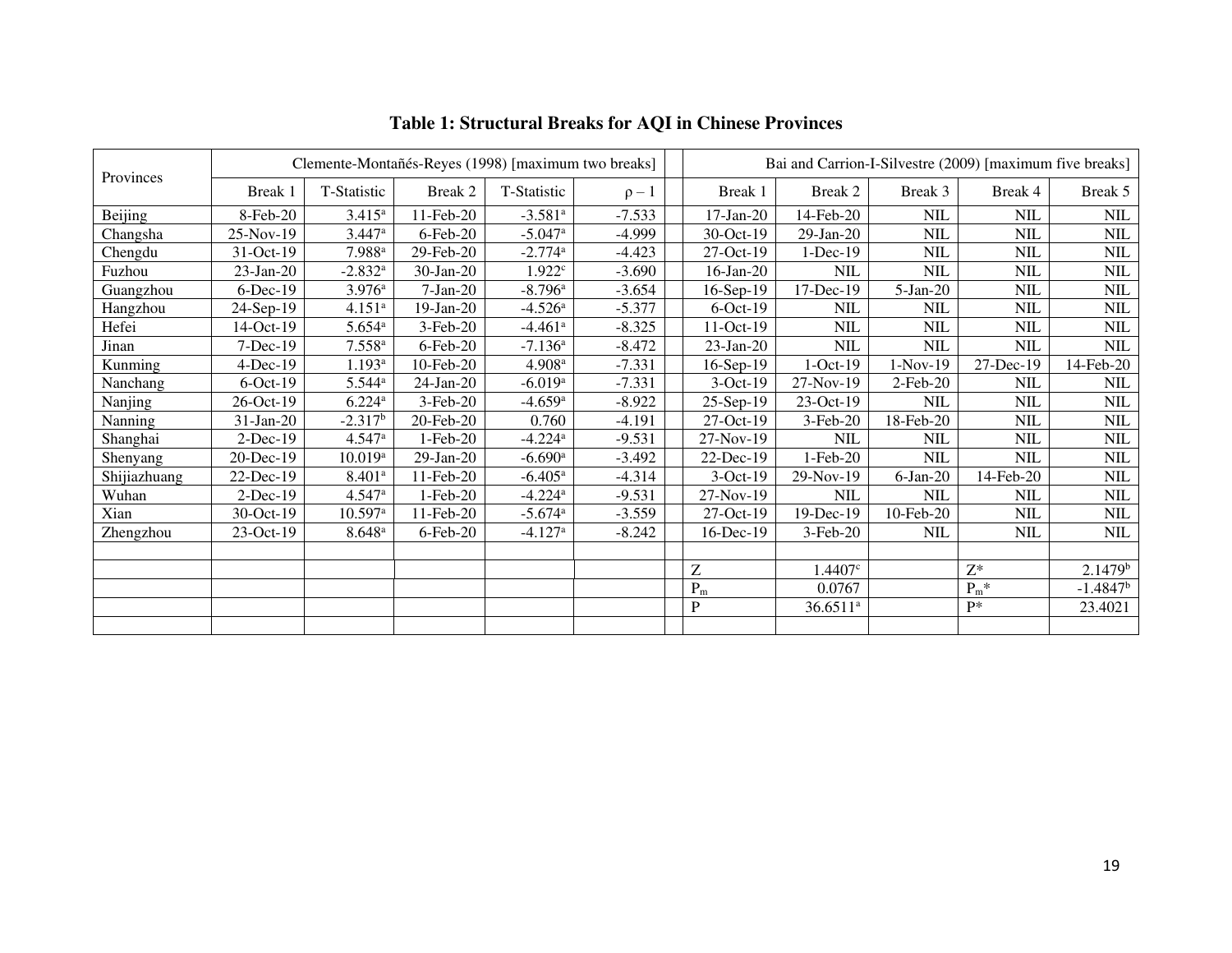| Provinces | Pollutant       | Break 1     | <b>Break 2</b>  | Break 3     | Break 4     | Break 5     |
|-----------|-----------------|-------------|-----------------|-------------|-------------|-------------|
| Beijing   | PM2.5           | 16-Jan-20   |                 |             |             |             |
|           | <b>PM10</b>     | 29-Nov-19   | 14-Dec-19       | 21-Feb-20   |             |             |
|           | SO <sub>2</sub> | 28-Sep-19   | 18-Oct-19       | 13-Nov-19   | 28-Nov-19   |             |
|           | NO <sub>2</sub> | 27-Dec-19   |                 |             |             |             |
|           | $O_3$           | 30-Sep-19   | 25-Oct-19       | 14-Nov-19   | $1-Mar-20$  |             |
|           | CO              | $6$ -Dec-19 | 14-Jan-20       |             |             |             |
|           | PM2.5           | 27-Nov-19   | 4-Feb-20        |             |             |             |
|           | <b>PM10</b>     | 16-Oct-19   | 12-Dec-19       | 29-Dec-19   | 18-Jan-20   |             |
| Changsha  | SO <sub>2</sub> | 29-Oct-19   |                 |             |             |             |
|           | NO <sub>2</sub> | 24-Sep-19   | $7-Jan-20$      |             |             |             |
|           | O <sub>3</sub>  | 30-Sep-19   | 30-Oct-19       | 14-Nov-19   | 3-Feb-20    |             |
|           | CO              | 1-Dec-19    | 30-Jan-20       |             |             |             |
|           | PM2.5           | $1-Dec-19$  | $27-Ian-20$     |             |             |             |
|           | <b>PM10</b>     | 24-Oct-19   | 29-Nov-19       | 14-Dec-19   |             |             |
|           | SO <sub>2</sub> | 28-Sep-19   | 13-Dec-19       | $6$ -Jan-20 | 27-Jan-20   |             |
| Chengdu   | NO <sub>2</sub> | 19-Sep-19   | 30-Oct-19       |             |             |             |
|           | O <sub>3</sub>  | 24-Sep-19   | 9-Oct-19        | 17-Nov-19   | 8-Jan-20    |             |
|           | CO              | 30-Nov-19   | 30-Jan-20       |             |             |             |
|           | PM2.5           | 24-Jan-20   |                 |             |             |             |
|           | <b>PM10</b>     | 23-Oct-19   | 18-Dec-19       | $4-Jan-20$  | 5-Feb-20    | 21-Feb-20   |
|           | SO <sub>2</sub> | 28-Nov-19   | $6$ -Jan-20     |             |             |             |
| Fuzhou    | NO <sub>2</sub> | 27-Sep-19   | $2-Nov-19$      | 7-Dec-19    | $6$ -Jan-20 |             |
|           | O <sub>3</sub>  | 16-Sep-19   | $1-Oct-19$      | 31-Oct-19   | 25-Nov-19   |             |
|           | CO              | 20-Dec-19   | $10$ -Jan- $20$ |             |             |             |
|           | PM2.5           | 16-Sep-19   | 9-Dec-19        | $4-Jan-20$  |             |             |
|           | <b>PM10</b>     | 25-Oct-19   | 16-Nov-19       | 4-Dec-19    | $1-Jan-20$  |             |
|           | SO <sub>2</sub> | 2-Feb-20    | 20-Feb-20       |             |             |             |
| Guangzhou | NO <sub>2</sub> | 30-Oct-19   | 14-Nov-19       | $6$ -Jan-20 |             |             |
|           | O <sub>3</sub>  | 28-Sep-19   | 30-Oct-19       | $17-Jan-20$ |             |             |
|           | CO              | 8-Nov-19    | $10$ -Jan- $20$ |             |             |             |
|           | PM2.5           | $5-Oct-19$  | 14-Jan-20       |             |             |             |
|           | <b>PM10</b>     | 16-Oct-19   | 2-Nov-19        | 24-Nov-19   | $1-Jan-20$  |             |
|           | SO <sub>2</sub> | 14-Oct-19   | 22-Nov-19       | 13-Dec-19   | $2-Jan-20$  |             |
| Hangzhou  | NO <sub>2</sub> | 29-Oct-19   | 13-Nov-19       | 26-Jan-20   |             |             |
|           | O <sub>3</sub>  | 23-Sep-19   | 18-Nov-19       | 8-Jan-20    |             |             |
|           | CO              | 25-Oct-19   | $27$ -Jan- $20$ |             |             |             |
|           | PM2.5           | 26-Sep-19   | 19-Nov-19       | 4-Feb-20    |             |             |
|           | <b>PM10</b>     | 19-Oct-19   | 23-Nov-19       | 18-Dec-19   | 20-Jan-20   |             |
|           | SO <sub>2</sub> | 21-Sep-19   |                 |             |             |             |
| Hefei     | NO <sub>2</sub> | 22-Sep-19   | 19-Oct-19       | 16-Dec-19   | $6-Jan-20$  |             |
|           | $O_3$           | 23-Sep-19   | 28-Oct-19       | 31-Dec-19   | $1-Mar-20$  |             |
|           | $_{\rm CO}$     | 30-Nov-19   | $6$ -Jan-20     |             |             |             |
|           | PM2.5           | 7-Dec-19    | 1-Feb-20        |             |             |             |
|           | <b>PM10</b>     | 27-Sep-19   | 27-Oct-19       | 17-Nov-19   | 15-Dec-19   | $11-Jan-20$ |
|           | SO <sub>2</sub> | 28-Oct-19   | 10-Dec-19       |             |             |             |
| Jinan     | NO <sub>2</sub> | 26-Sep-19   | 13-Oct-19       | 30-Oct-19   |             |             |
|           | $O_3$           | 3-Oct-19    | $7-Nov-19$      | 18-Jan-20   |             |             |
|           | CO              | 28-Nov-19   | $6$ -Jan-20     |             |             |             |
|           | PM2.5           | 27-Oct-19   | 13-Feb-20       |             |             |             |
| Kunming   | <b>PM10</b>     | 24-Sep-19   | 26-Oct-19       | 10-Nov-19   | 1-Feb-20    |             |

# **Table 2: Structural Breaks for different pollutants in Chinese Provinces**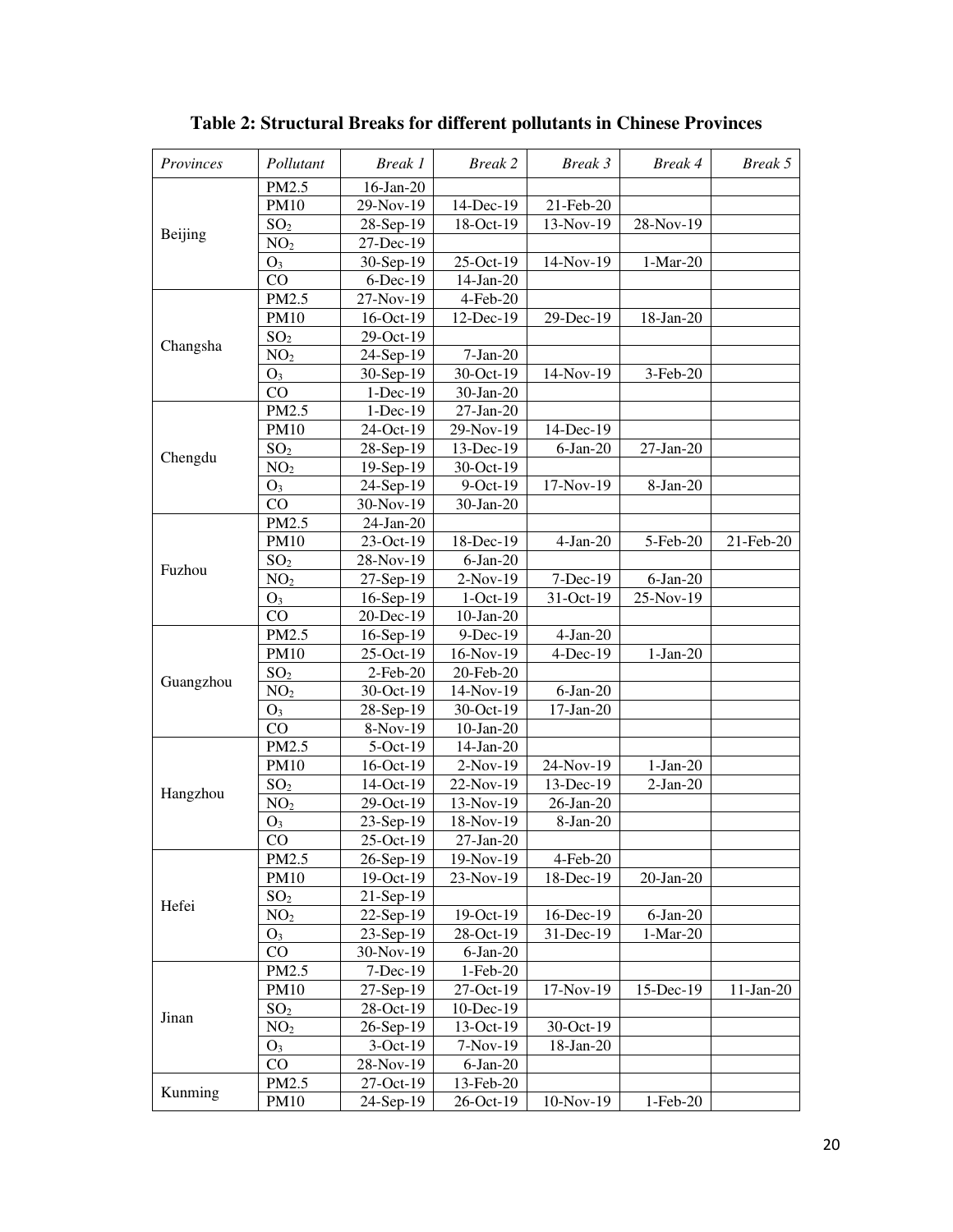|              | SO <sub>2</sub> | $6$ -Jan-20  | $27$ -Jan- $20$ |                 |              |           |
|--------------|-----------------|--------------|-----------------|-----------------|--------------|-----------|
|              | NO <sub>2</sub> | 29-Sep-19    | 28-Nov-19       | 14-Dec-19       | $6-Jan-20$   |           |
|              | $O_3$           | $19-Sep-19$  | $21-Oct-19$     | 17-Feb-20       |              |           |
|              | CO              | 13-Nov-19    | $23$ -Jan-20    |                 |              |           |
|              | PM2.5           | $3-Oct-19$   | 27-Nov-19       | $4$ -Feb-20     |              |           |
|              | PM10            | 26-Nov-19    | 11-Dec-19       | $5-Jan-20$      | 28-Jan-20    |           |
|              | SO <sub>2</sub> | $2$ -Dec-19  | $2-Jan-20$      | 27-Jan-20       |              |           |
| Nanchang     | NO <sub>2</sub> | $27-Sep-19$  | 26-Oct-19       | $6$ -Jan-20     |              |           |
|              | $O_3$           | $2$ -Oct-19  | 18-Nov-19       | $9-Jan-20$      |              |           |
|              | CO              | 28-Nov-19    | $10$ -Jan- $20$ |                 |              |           |
|              | PM2.5           | 29-Sep-19    | 18-Dec-19       |                 |              |           |
|              | PM10            | $15$ -Oct-19 | $30$ -Oct-19    |                 |              |           |
|              | SO <sub>2</sub> | 27-Nov-19    | 19-Dec-19       | $4-Jan-20$      |              |           |
| Nanjing      | NO <sub>2</sub> | $10$ -Dec-19 |                 |                 |              |           |
|              | $O_3$           |              |                 |                 |              |           |
|              | CO              | 13-Nov-19    | 20-Jan-20       |                 |              |           |
|              | PM2.5           | 2-Feb-20     | 17-Feb-20       |                 |              |           |
|              | PM10            | 15-Oct-19    | $2-Nov-19$      | 20-Nov-19       | 11-Dec-19    |           |
|              | SO <sub>2</sub> | 31-Oct-19    | 27-Nov-19       |                 |              |           |
| Nanning      | NO <sub>2</sub> | $22-Sep-19$  | 23-Nov-19       | 8-Dec-19        | 6-Feb-20     |           |
|              | $O_3$           | $2$ -Oct-19  | $27$ -Oct-19    | $12$ -Jan-20    |              |           |
|              | CO              | 5-Dec-19     | 19-Jan-20       |                 |              |           |
|              | PM2.5           | $1-Dec-19$   | 4-Feb-20        |                 |              |           |
|              | PM10            | $27-Sep-19$  | $11-Jan-20$     | 27-Jan-20       |              |           |
|              | SO <sub>2</sub> | 26-Oct-19    | $1-Jan-20$      | $27$ -Jan- $20$ | $1-Mar-20$   |           |
| Shanghai     | NO <sub>2</sub> | 14-Oct-19    | $6-Nov-19$      | 14-Dec-19       | $19$ -Jan-20 |           |
|              | $O_3$           | 18-Nov-19    | $8-Jan-20$      |                 |              |           |
|              | CO              | 23-Nov-19    | $15$ -Jan-20    |                 |              |           |
|              | PM2.5           | $23$ -Dec-19 | $2$ -Feb-20     |                 |              |           |
|              | PM10            | $25$ -Oct-19 | 20-Nov-19       | 28-Dec-19       | 20-Jan-20    |           |
|              | SO <sub>2</sub> | $27-Sep-19$  | $24$ -Jan- $20$ |                 |              |           |
| Shenyang     | NO <sub>2</sub> | 31-Oct-19    | 17-Dec-19       | $6$ -Jan-20     |              |           |
|              | $O_3$           | 30-Oct-19    | 16-Nov-19       | 26-Feb-20       |              |           |
|              | CO              | 26-Nov-19    | $17-Jan-20$     |                 |              |           |
|              | PM2.5           | $9$ -Oct-19  | 23-Dec-19       | 8-Jan-20        |              |           |
|              | <b>PM10</b>     | $25$ -Oct-19 | 21-Nov-19       |                 |              |           |
|              | SO <sub>2</sub> | 27-Sep-19    | 24-Oct-19       | 26-Nov-19       | 24-Feb-20    |           |
| Shijiazhuang | NO <sub>2</sub> | $22-Sep-19$  | $23-Nov-19$     | $8-Dec-19$      |              |           |
|              | $O_3$           | $27$ -Sep-19 | 12-Nov-19       | 25-Dec-19       |              |           |
|              | CO              | 22-Nov-19    | 18-Jan-20       |                 |              |           |
| Wuhan        | PM2.5           | $1$ -Dec-19  | $4$ -Feb-20     |                 |              |           |
|              | PM10            | $23-Oct-19$  | $21$ -Jan- $20$ | $1-Mar-20$      |              |           |
|              | SO <sub>2</sub> | $30-Sep-19$  | $23-Oct-19$     | $14$ -Dec-19    | 6-Feb-20     | 22-Feb-20 |
|              | NO <sub>2</sub> | $30-Sep-19$  | $31-Oct-19$     | 31-Dec-19       | 25-Jan-20    |           |
|              | $O_3$           | 6-Nov-19     |                 |                 |              |           |
|              | CO              | 24-Nov-19    | 29-Dec-19       |                 |              |           |
| Xian         | PM2.5           | $9$ -Oct-19  | $20$ -Dec-19    | $26$ -Jan- $20$ |              |           |
|              | PM10            | $4-Jan-20$   | 20-Jan-20       | 26-Feb-20       |              |           |
|              | SO <sub>2</sub> | $2$ -Oct-19  | $31-Oct-19$     | 2-Feb-20        |              |           |
|              | NO <sub>2</sub> | 14-Oct-19    | 6-Jan-20        | 8-Feb-20        |              |           |
|              | $O_3$           | 26-Sep-19    | $6-Nov-19$      | 1-Mar-20        |              |           |
|              | CO              | 21-Nov-19    | 31-Jan-20       |                 |              |           |
| Zhengzhou    | PM2.5           | $16$ -Dec-19 | $6$ -Jan-20     | $4$ -Feb-20     |              |           |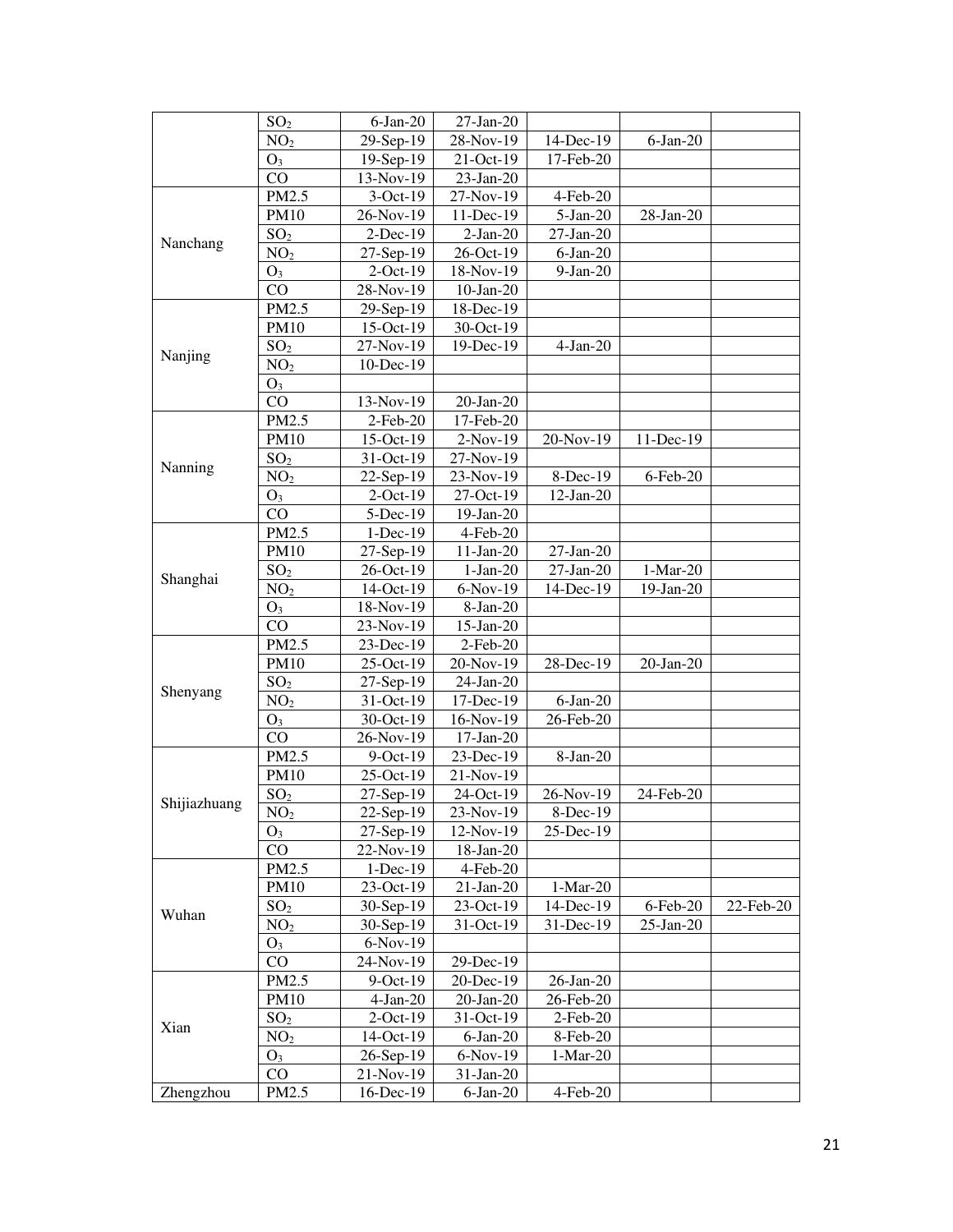| <b>PM10</b>     | $26$ -Oct-19 | $20 - Jan - 20$ |            |           |  |
|-----------------|--------------|-----------------|------------|-----------|--|
| SO <sub>2</sub> | $21$ -Oct-19 | $20-Nov-19$     | $7-Feb-20$ | 22-Feb-20 |  |
| NO <sub>2</sub> | $19-Sep-19$  | $5-Ian-20$      |            |           |  |
| $O_3$           | $25$ -Sep-19 | $29-Oct-19$     | $1-Mar-20$ |           |  |
| CO              | $23$ -Dec-19 | $14$ -Jan-20    |            |           |  |

# **Table 3: Summary of findings**

| Sl No.         | Findings                                                                                        |
|----------------|-------------------------------------------------------------------------------------------------|
|                | AQI and its components across the 18 Chinese provinces demonstrate convergence                  |
| 2              | The impact of US-China trade war on AQI is more persistent than the impact of COVID-19 outbreak |
| 2              | The impact of COVID-19 outbreak on AQI is larger in size than the impact of US-China trade war  |
| $\overline{4}$ | $O_3$ , PM <sub>10</sub> , and NO <sub>2</sub> emissions are impacted by the US-China trade war |
|                | $PM_{2.5}$ and CO emissions are impacted by the outbreak of COVID-19                            |
|                | Both the events have nearly similar impacts on $SO2$ emissions                                  |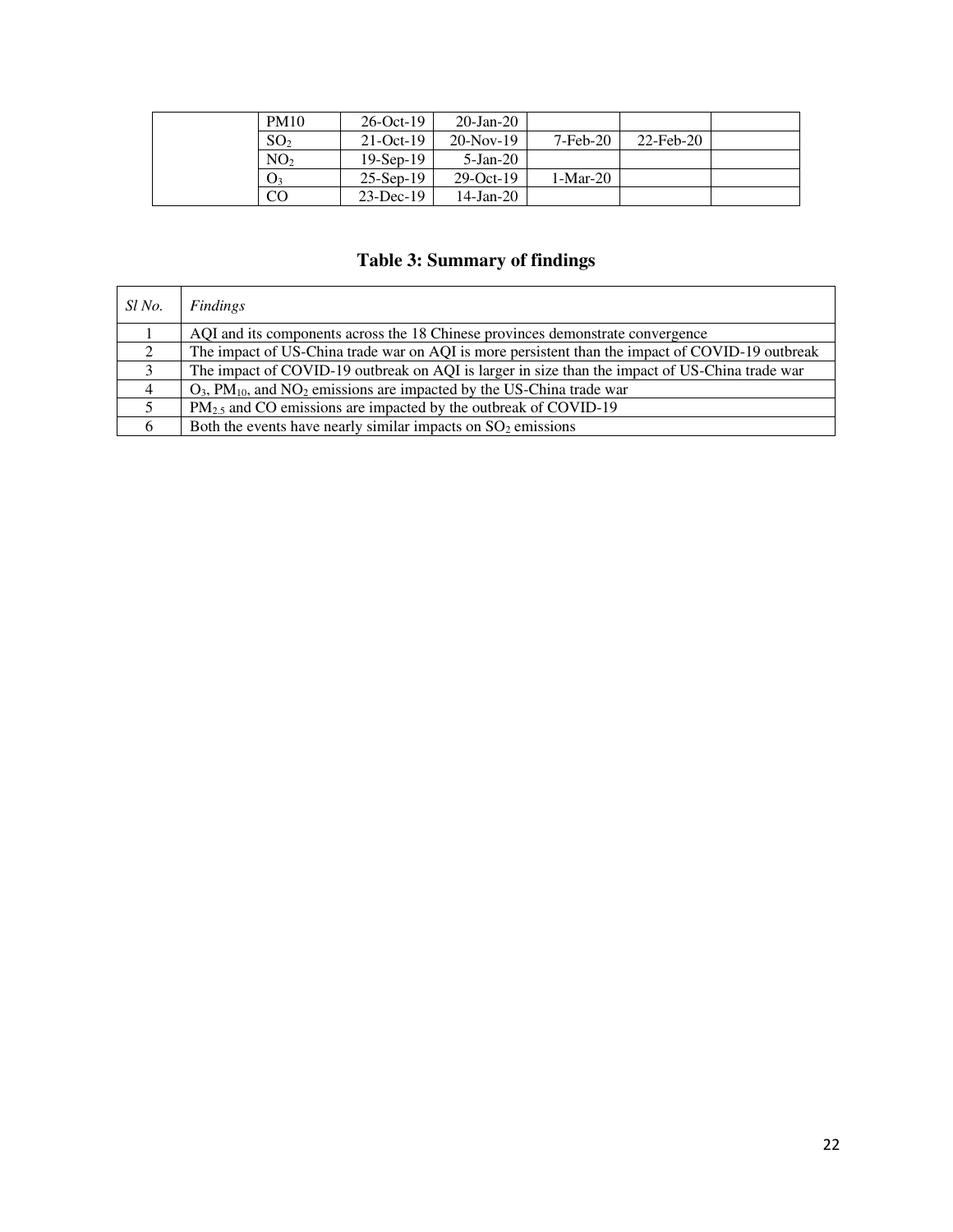

**Figure 1: Distribution of Structural Breaks for different pollutants** 



**Figure 2: Distribution of Structural Breaks for PM2.5**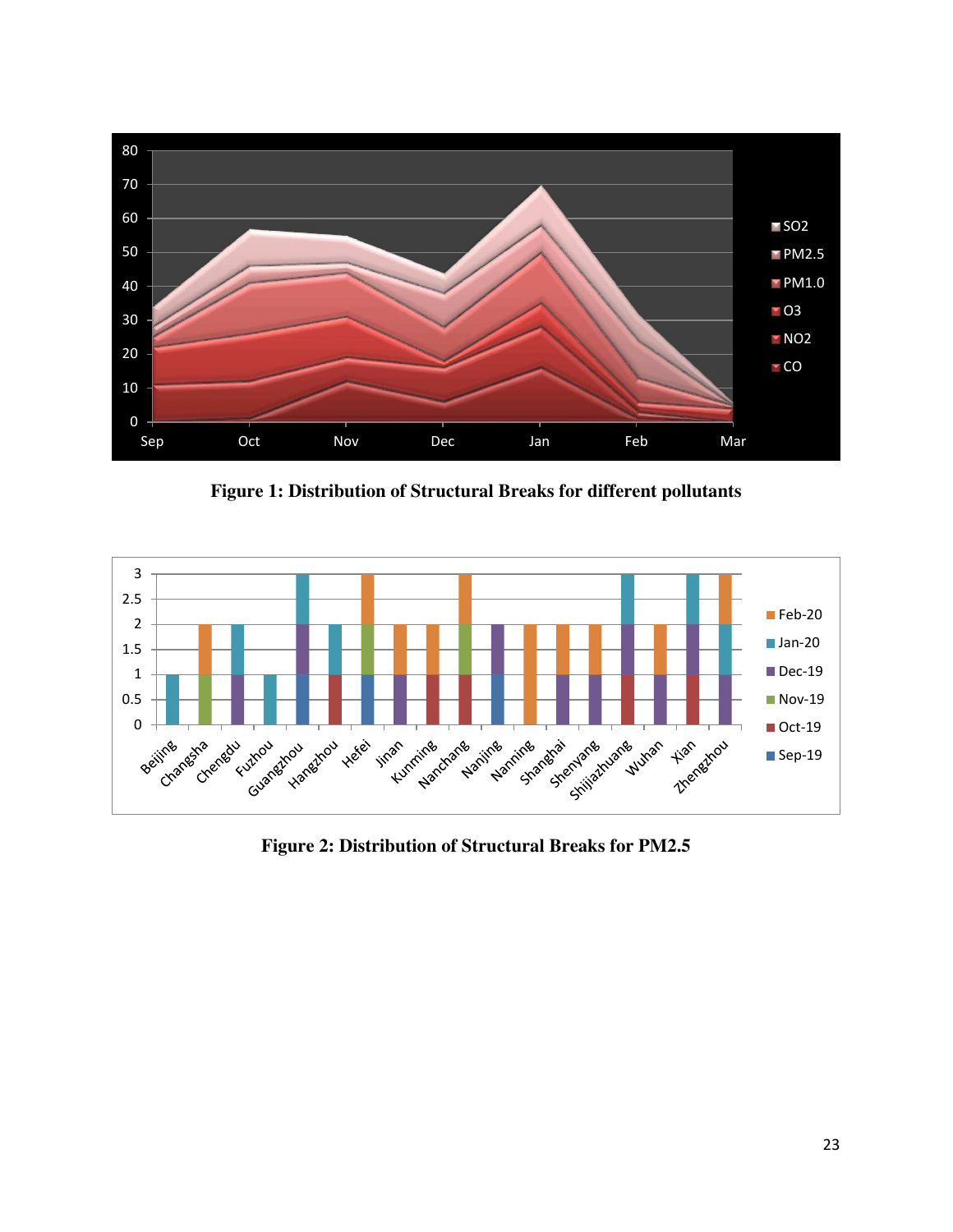

**Figure 3: Distribution of Structural Breaks for PM10** 



**Figure 4: Distribution of Structural Breaks for SO<sup>2</sup>**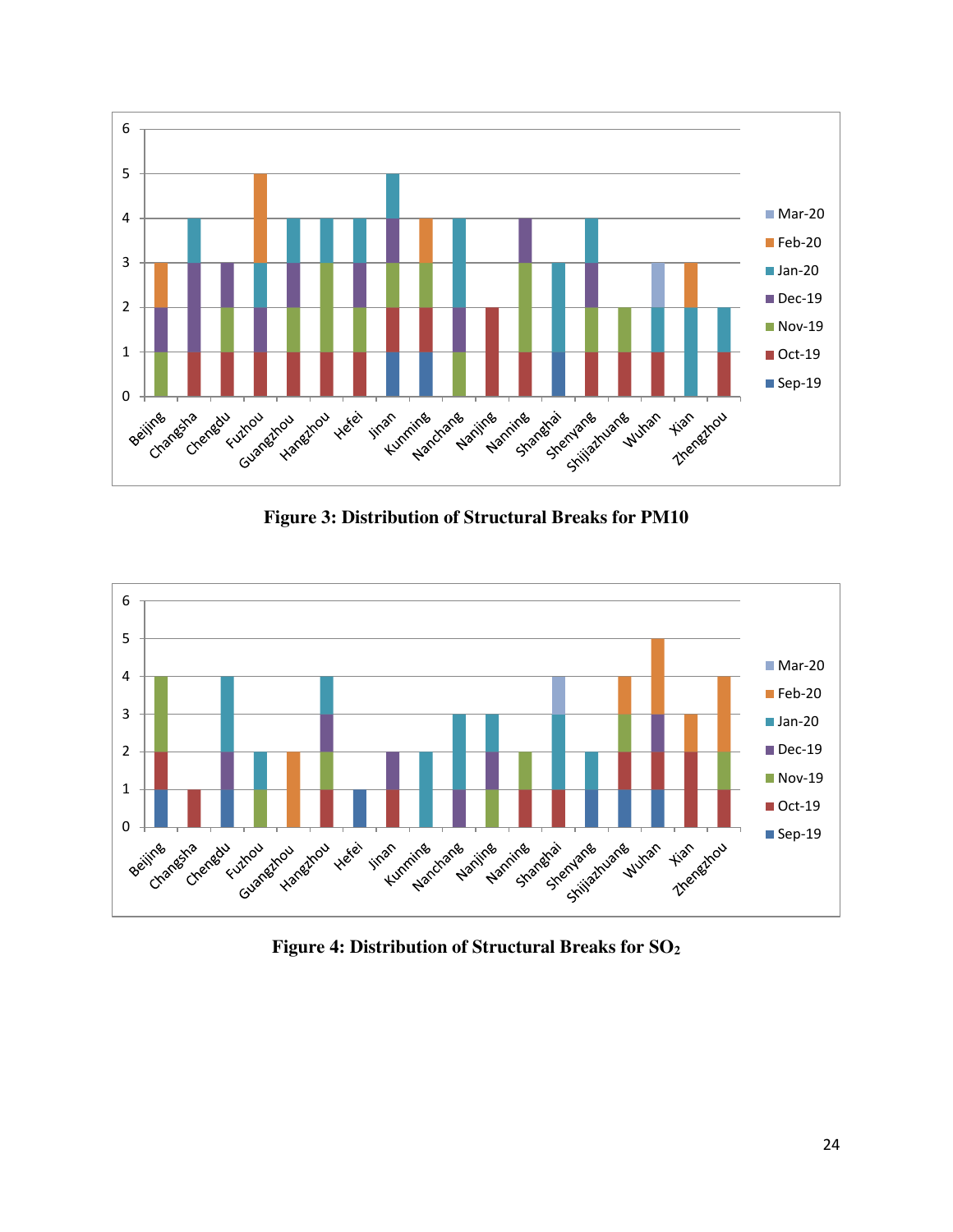

**Figure 5: Distribution of Structural Breaks for NO<sup>2</sup>**



**Figure 6: Distribution of Structural Breaks for CO**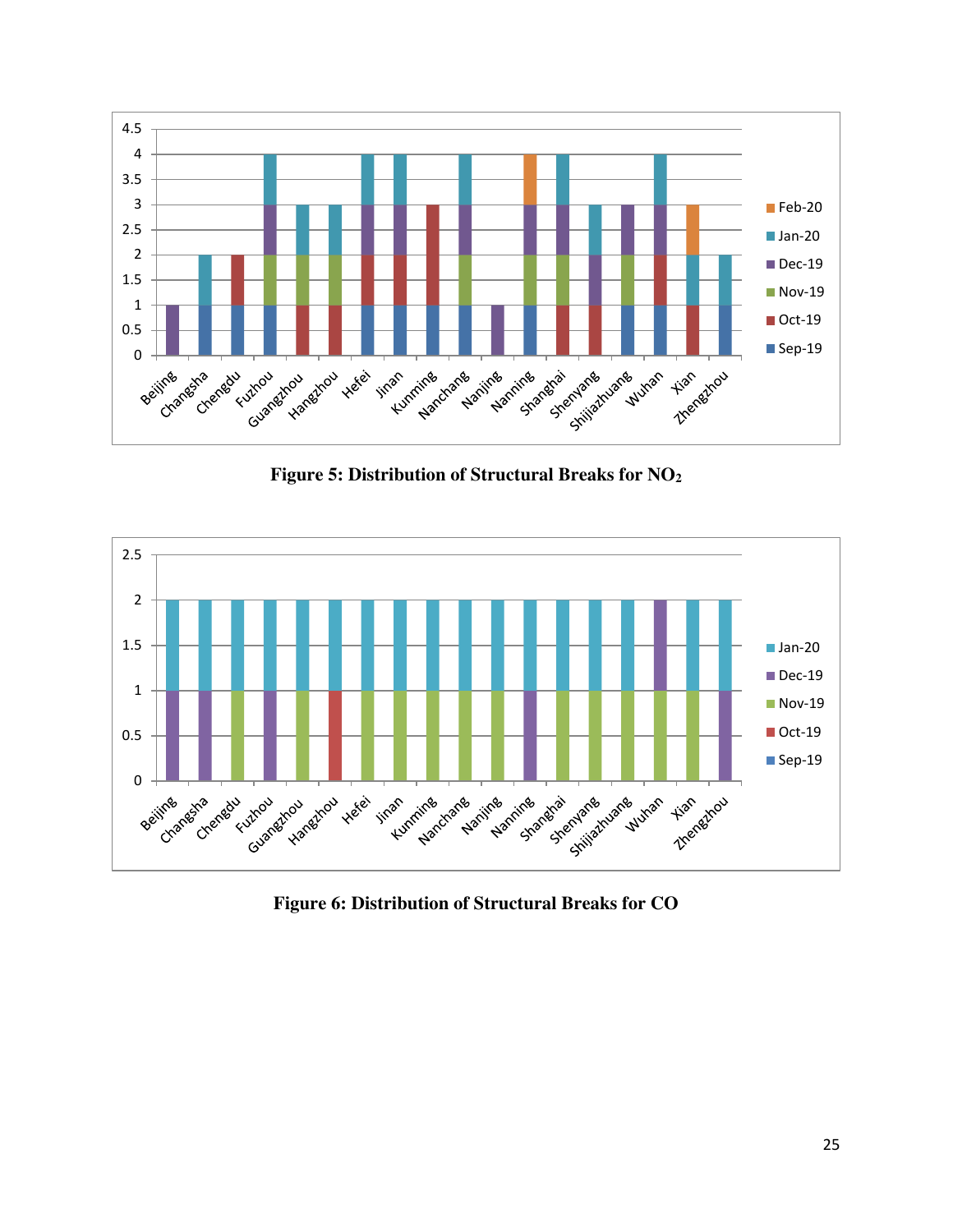

**Figure 7: Distribution of Structural Breaks for O<sup>3</sup>**



**Figure 8: Distribution of Structural Breaks for the Cities**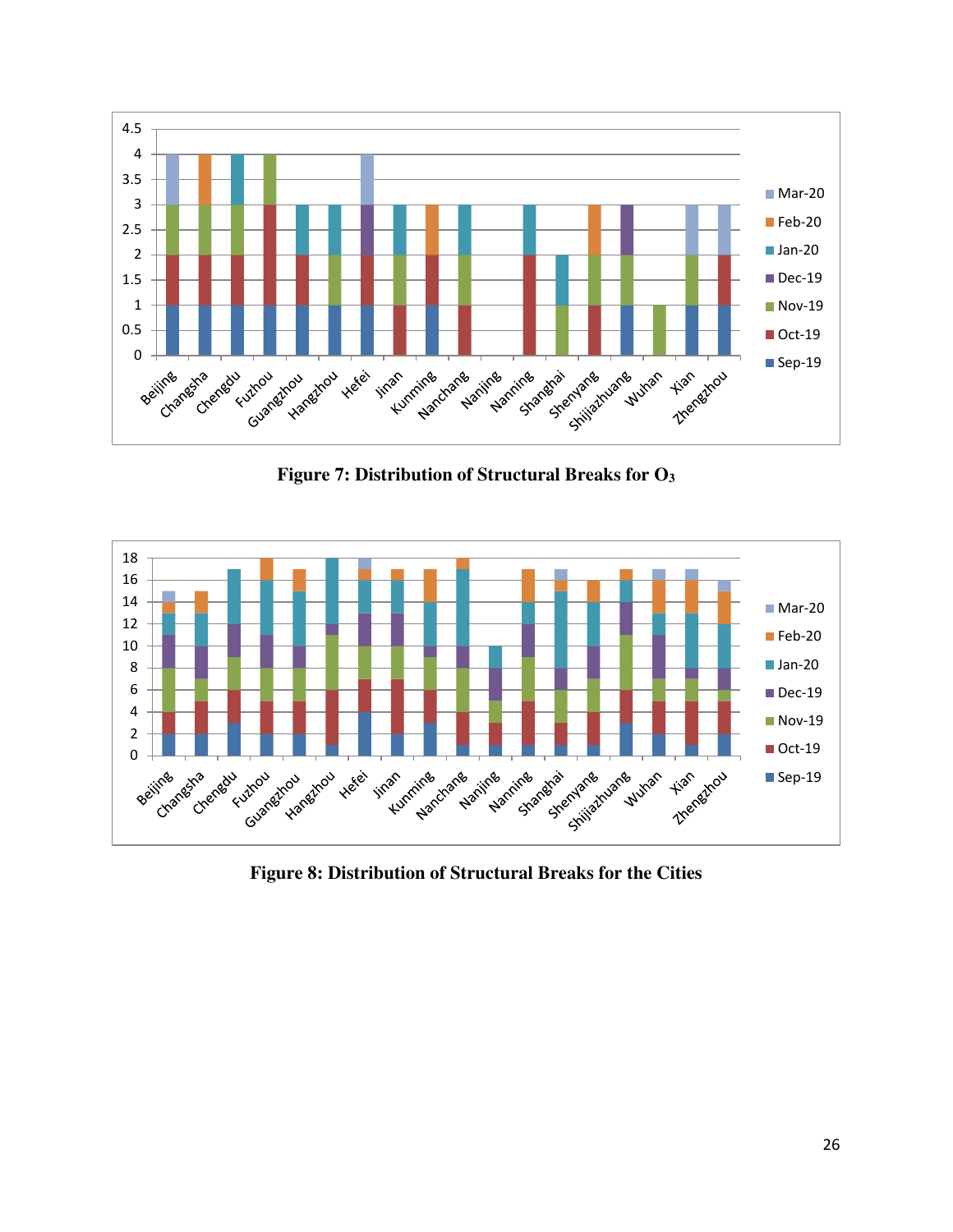

**Appendix 1: Illustrative Scheme of Methods used**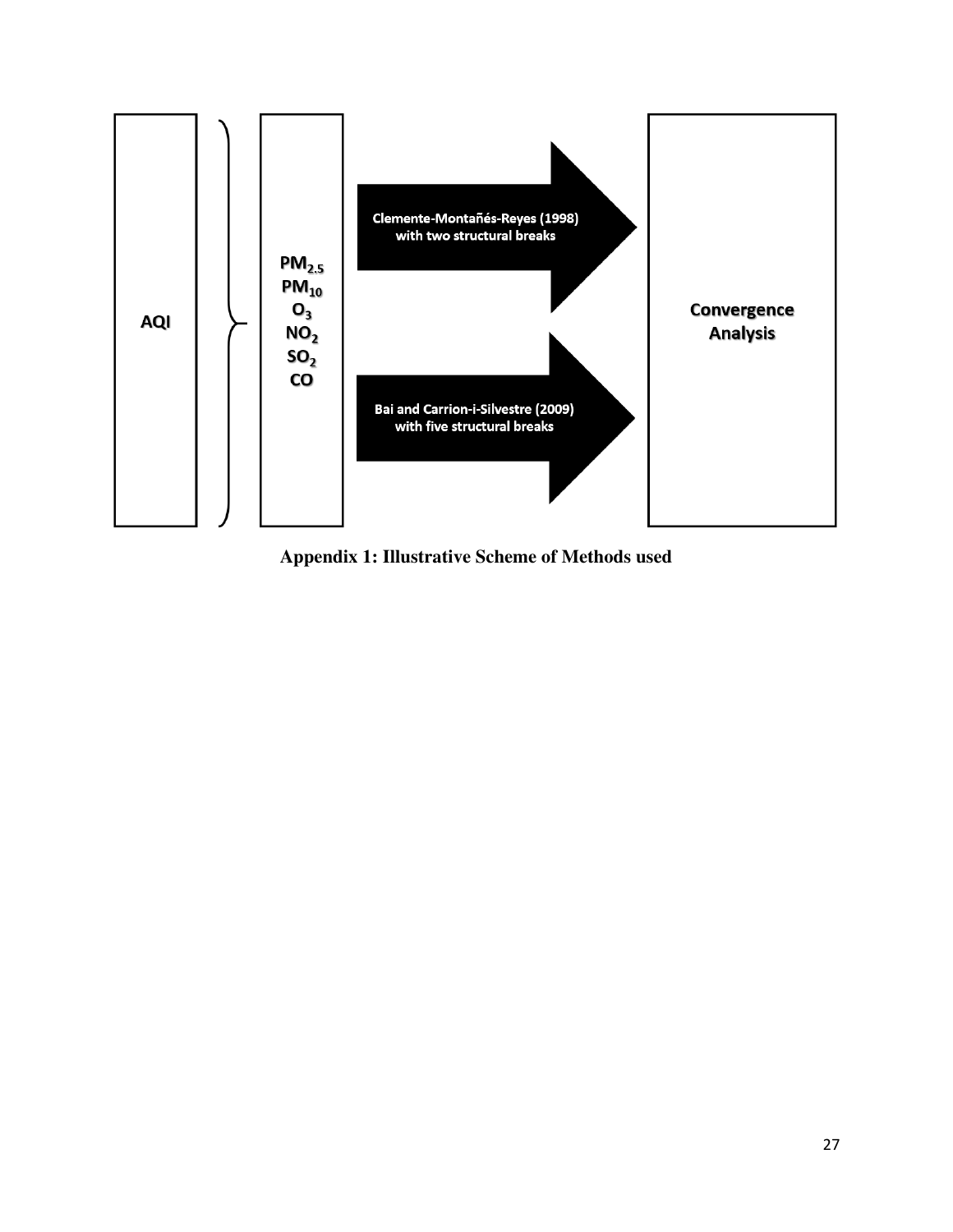#### **References**

- Alexander, K. W., & Soukup, B. J. (2010). Obama's first trade war: The US-Mexico cross-border trucking dispute and the implications of strategic cross-sector retaliation on US compliance under NAFTA. Berkeley Journal of International Law, 28, 313.
- Bai, J., & Carrion-I-Silvestre, J. L. (2009). Structural changes, common stochastic trends, and unit roots in panel data. The Review of Economic Studies, 76(2), 471-501.
- Bekkers, E., & Schroeter, S. (2020). An economic analysis of the US-China trade conflict. Paper No. ERSD-2020-04, WTO Staff Working Papers, Economic Research and Statistics Division, WTO.
- Clemente, J., Montañés, A., & Reyes, M. (1998). Testing for a unit root in variables with a double change in the mean. Economics Letters, 59(2), 175-182.
- Cole, M., Elliott, R., & Liu, B. (2020). The Impact of the Wuhan Covid-19 Lockdown on Air Pollution and Health: A Machine Learning and Augmented Synthetic Control Approach. Department of Economics, University of Birmingham.
- Copeland, B. R. (2000). Trade and environment: policy linkages. Environment and Development Economics, 5(4), 405-432.
- Devine, P. G. (1987). Fostering trade in a hostile international environment. American Journal of Agricultural Economics, 69(5), 900-905.
- Elobeid, A., Carriquiry, M., Dumortier, J., Swenson, D., & J Hayes, D. (2021). China‐US trade dispute and its impact on global agricultural markets, the US economy, and greenhouse gas emissions. Journal of Agricultural Economics. Available at: <https://onlinelibrary.wiley.com/doi/full/10.1111/1477-9552.12430>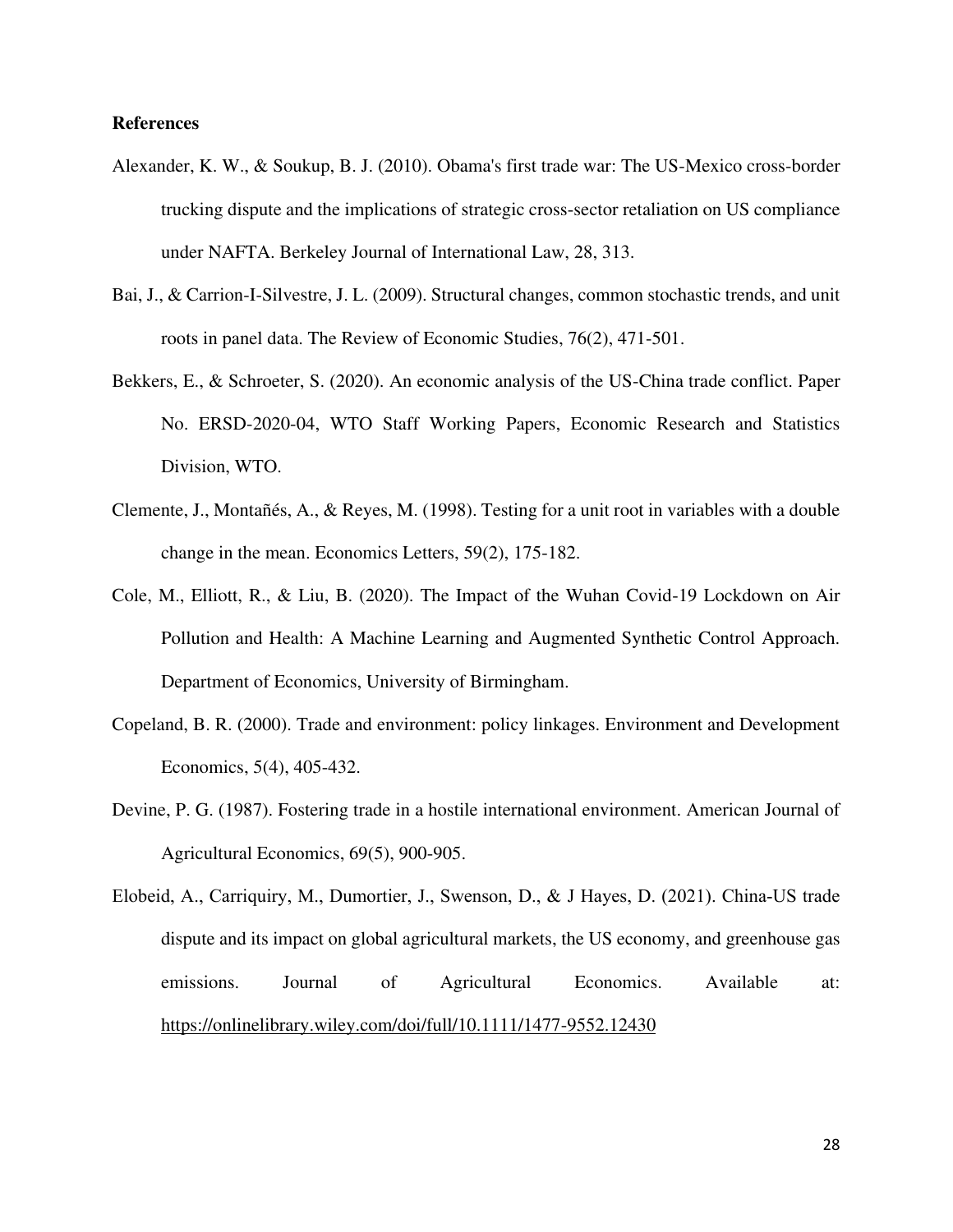- Feng, Z., Hu, E., Wang, X., Jiang, L., & Liu, X. (2015). Ground-level O3 pollution and its impacts on food crops in China: a review. Environmental Pollution, 199, 42-48.
- Fuchs, R., Alexander, P., Brown, C., Cossar, F., Henry, R. C., & Rounsevell, M. (2019). Why the US–China trade war spells disaster for the Amazon. Nature, 567, 451-454.
- He, G., Pan, Y., & Tanaka, T. (2020). The short-term impacts of COVID-19 lockdown on urban air pollution in China. Nature Sustainability, 1-7.
- He, R., Zhu, D., Chen, X., Cao, Y., Chen, Y., & Wang, X. (2019). How the trade barrier changes environmental costs of agricultural production: An implication derived from China's demand for soybean caused by the US-China trade war. Journal of Cleaner Production, 227, 578-588.
- Helm, D. (2020). The environmental impacts of the coronavirus. Environmental and Resource Economics, 76, 21-38.
- Hu, M., Chen, Z., Cui, H., Wang, T., Zhang, C., & Yun, K. (2021). Air pollution and critical air pollutant assessment during and after COVID-19 lockdowns: Evidence from pandemic hotspots in China, the Republic of Korea, Japan, and India. Atmospheric Pollution Research, 12(2), 316-329.
- Le Quéré, C., Jackson, R. B., Jones, M. W., Smith, A. J., Abernethy, S., Andrew, R. M., ... & Friedlingstein, P. (2020). Temporary reduction in daily global  $CO<sub>2</sub>$  emissions during the COVID-19 forced confinement. Nature Climate Change, 1-7.
- McDonald, J. (2020). China's growth continued to slow in 2019, but things might be looking up in 2020. Available at: [https://thediplomat.com/2020/01/chinas-2019-economic-growth](https://thediplomat.com/2020/01/chinas-2019-economic-growth-weakened-amid-trade-war/)[weakened-amid-trade-war/](https://thediplomat.com/2020/01/chinas-2019-economic-growth-weakened-amid-trade-war/)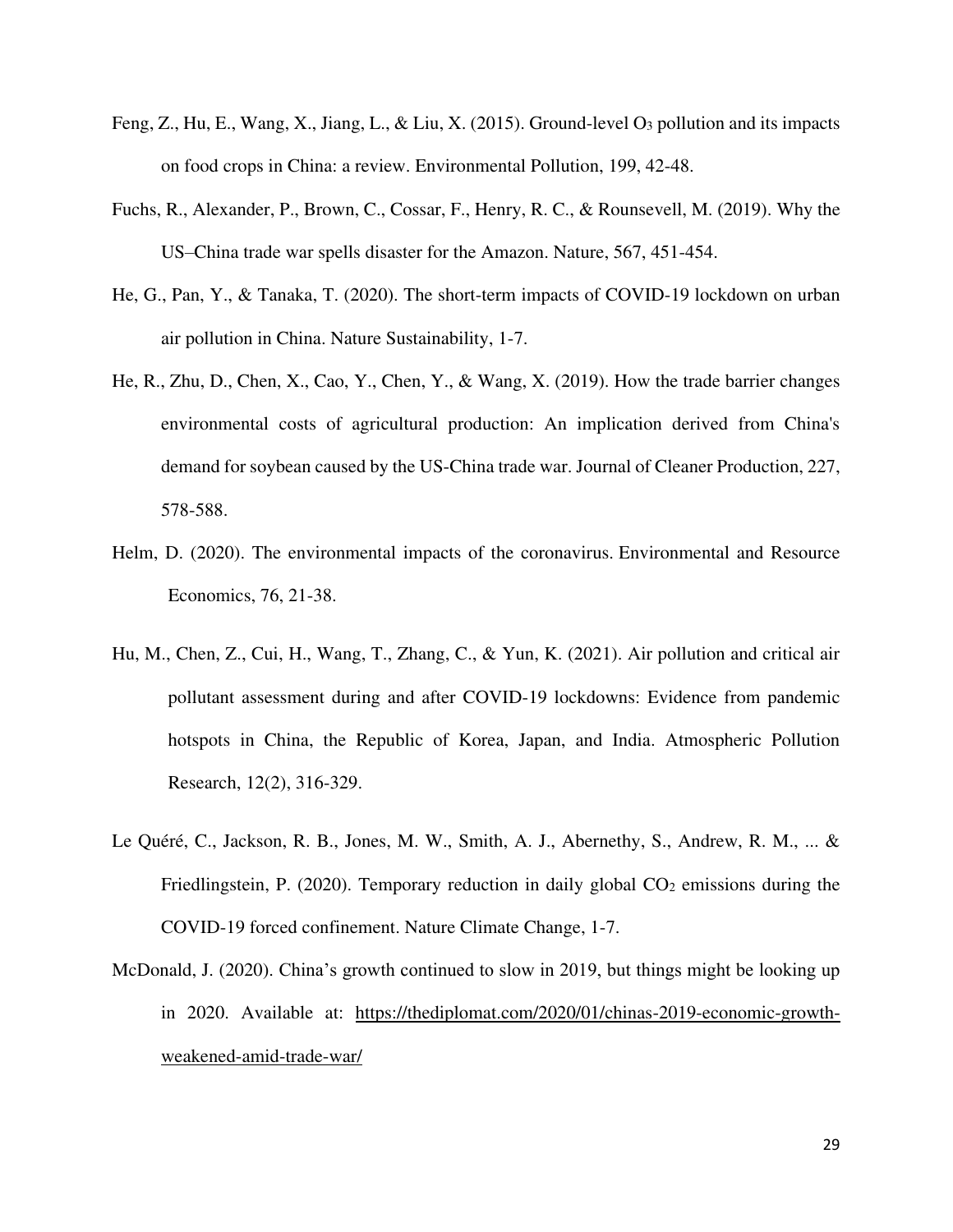- Morrison, W. M. (2018). China's Economic Rise: History, Trends, Challenges, and Implications for the United States. Washington, DC: Congressional Research Service.
- Myllyvirta, L. (2020). Analysis: Coronavirus has temporarily reduced China's CO<sub>2</sub> emissions by a quarter. Carbon Brief. Available at: [https://www.carbonbrief.org/analysis-coronavirus](https://www.carbonbrief.org/analysis-coronavirus-has-temporarily-reduced-chinas-co2-emissions-by-a-quarter)[has-temporarily-reduced-chinas-co2-emissions-by-a-quarter](https://www.carbonbrief.org/analysis-coronavirus-has-temporarily-reduced-chinas-co2-emissions-by-a-quarter)
- National Aeronautics and Space Administration (NASA) (2020). Airborne Nitrogen Dioxide Plummets Over China. Available at: [https://earthobservatory.nasa.gov/images/146362/airborne%20-nitrogen-dioxide%20](https://earthobservatory.nasa.gov/images/146362/airborne%20-nitrogen-dioxide%20-pl%20ummets%20-over%20-china) [pl%20ummets%20-over%20-china](https://earthobservatory.nasa.gov/images/146362/airborne%20-nitrogen-dioxide%20-pl%20ummets%20-over%20-china)
- National Bureau of Statistics of China (2020). Purchasing Managers Index for March 2020. Available at:  $\overline{a}$  at:

#### [http://www.stats.gov.cn/english/PressRelease/202004/t20200401\\_1736207.html](http://www.stats.gov.cn/english/PressRelease/202004/t20200401_1736207.html)

- Sargan, J. D., & Bhargava, A. (1983). Testing residuals from least squares regression for being generated by the Gaussian random walk. Econometrica, 51(1), 153-174.
- Sofia, D., Gioiella, F., Lotrecchiano, N., & Giuliano, A. (2020). Mitigation strategies for reducing air pollution. Environmental Science and Pollution Research, 27(16), 19226-19235.
- Struttmann, T., Scheerer, A., Prince, T.S., & Goldstein, L.A. (1998). Unintentional carbon monoxide poisoning from an unlikely source. The Journal of the American Board of Family Practice, 11(6), 481-484.
- Swift, R (2019). Environment becomes a trade-war victim as China ramps up industrial production to offset economic slowdown caused by commerce conflict. Available on: https://www.scmp.com/business/china-business/article/3026588/environment-becomestrade-war-victim-china-ramps-industrial